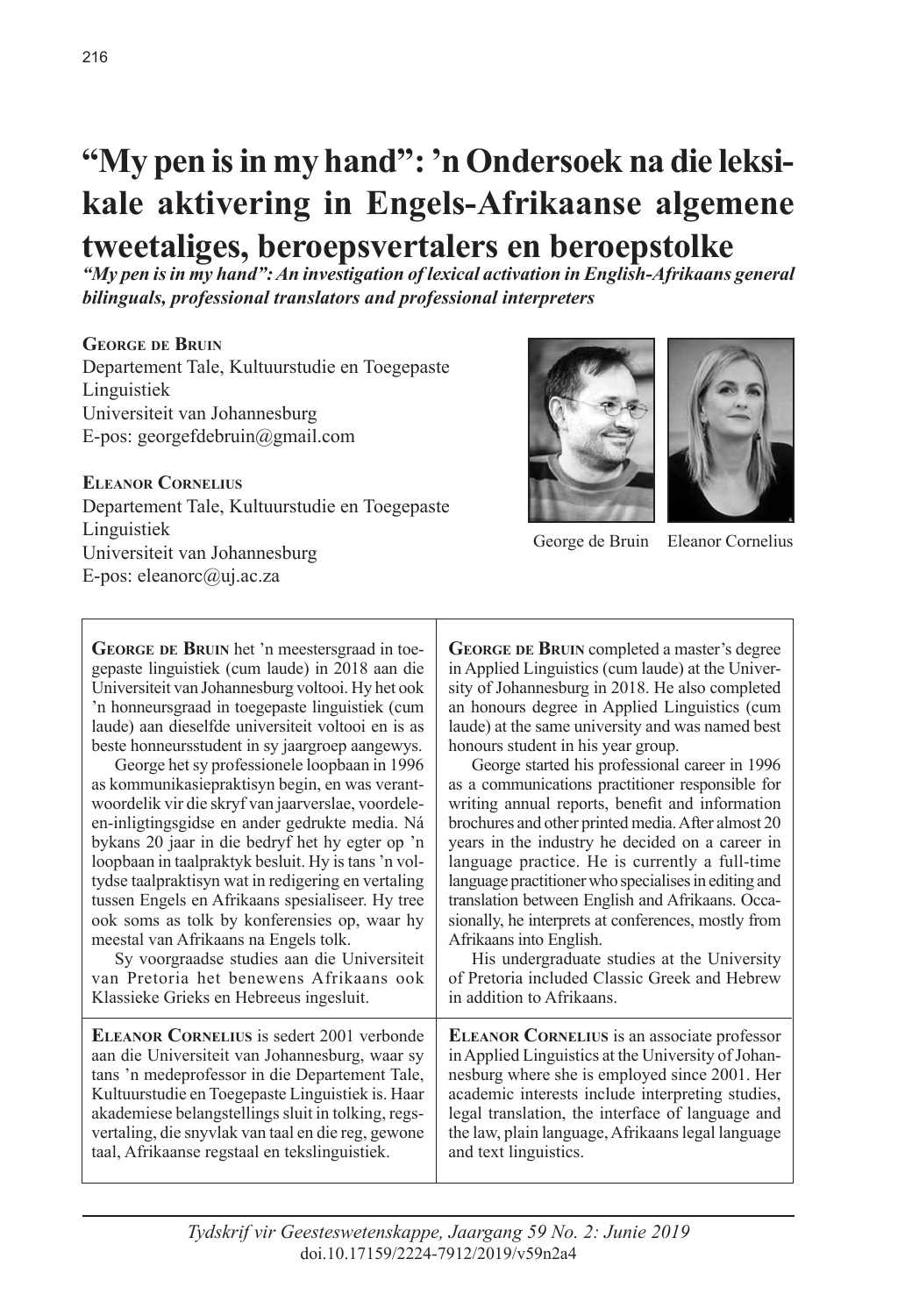Sy is 'n SAVI-geakkrediteerde simultane tolk (Afrikaans-Engels/Engels-Afrikaans) en is tans die voorsitter van die Suid-Afrikaanse Vertalersinstituut (SAVI). Sy dien ook in die raad van die Internasionale Federasie van Vertalers (FIT).

Eleanor het in 2012 haar doktorsgraad met die titel '*n Linguistiese ondersoek na die verstaanbaarheid van verbruikersdokumente vir die algemene Afrikaanssprekende publiek* aan die Universiteit van Johannesburg verwerf.

She is a SATI accredited simultaneous interpreter (Afrikaans-English/English-Afrikaans) and is currently the chairperson of the South African Translators Institute. She also serves on the council of the International Federation of Translators (FIT).

Eleanor obtained her PhD in 2012 at the University of Johannesburg with a thesis entitled *A linguistic investigation into the comprehensibility of consumer documents for the general Afrikaans-speaking public*.

#### **ABSTRACT**

#### *"My pen is in my hand": An investigation of lexical activation in English-Afrikaans general bilinguals, professional translators and professional interpreters*

*Ample psycholinguistic research has been done into the activation of the mental lexicon of the bilingual person and especially whether this activation is language selective (when only the language in use is activated, whilst the other language is completely deactivated) or language nonselective (when the language not in use is not completely deactivated, but merely inactive).*<sup>1</sup> *Researchers who have studied this phenomenon employed three kinds of words to test their hypotheses, namely interlingual homographs (words with the same form, but different meanings), interlingual cognates (words with the same form and meaning) and interlingual neighbours (words with very similar yet not the exact form, but different meanings). These methodologies typically embed these words in otherwise unilingual sentences (sentences that are grammatically and syntactically possible in only one language). The need has been expressed, however, to use a more natural context.*

*This article describes the methodology that De Bruin (2018) designed to determine whether language-selective or language-nonselective activation occurs in general (non-professional) bilinguals, professional translators and professional interpreters. To achieve this, the methodology employs two of these word types, namely interlingual homographs and interlingual cognates, but extends these to sentence level, i.e. interlingual homographic* sentences *and interlingual cognate* sentences *in Afrikaans and English. In the former, the sentences have the same form and order in both languages, but they differ in meaning; in the latter, the sentences display the same word order, form and meaning in both languages. In this way, De Bruin (2018) attempts to enrich the research context from a word to a sentence level, i.e. from lexeme to sentence level, thereby satisfying the need for a more natural context.*

*This methodology is further designed to incorporate different types of bilinguals (general bilinguals, professional translators and professional interpreters) to investigate whether professional translators and professional interpreters present with a higher level of languagenonselective activation than general bilinguals. An experimental task consisting of five sentence groups with four sentences each in a specific order forms part of the research design. Respondents are required to read these sentences aloud, which are displayed in a particular* 

See Dijkstra, Timmermans & Schriefers (2000), Jared & Kroll (2001), Jared & Szucs (2002), Conklin (2005), Nakayama & Archibald (2005), Kerkhofs et al. (2006), and Van Assche, Duyck and Hartsuiker (2012).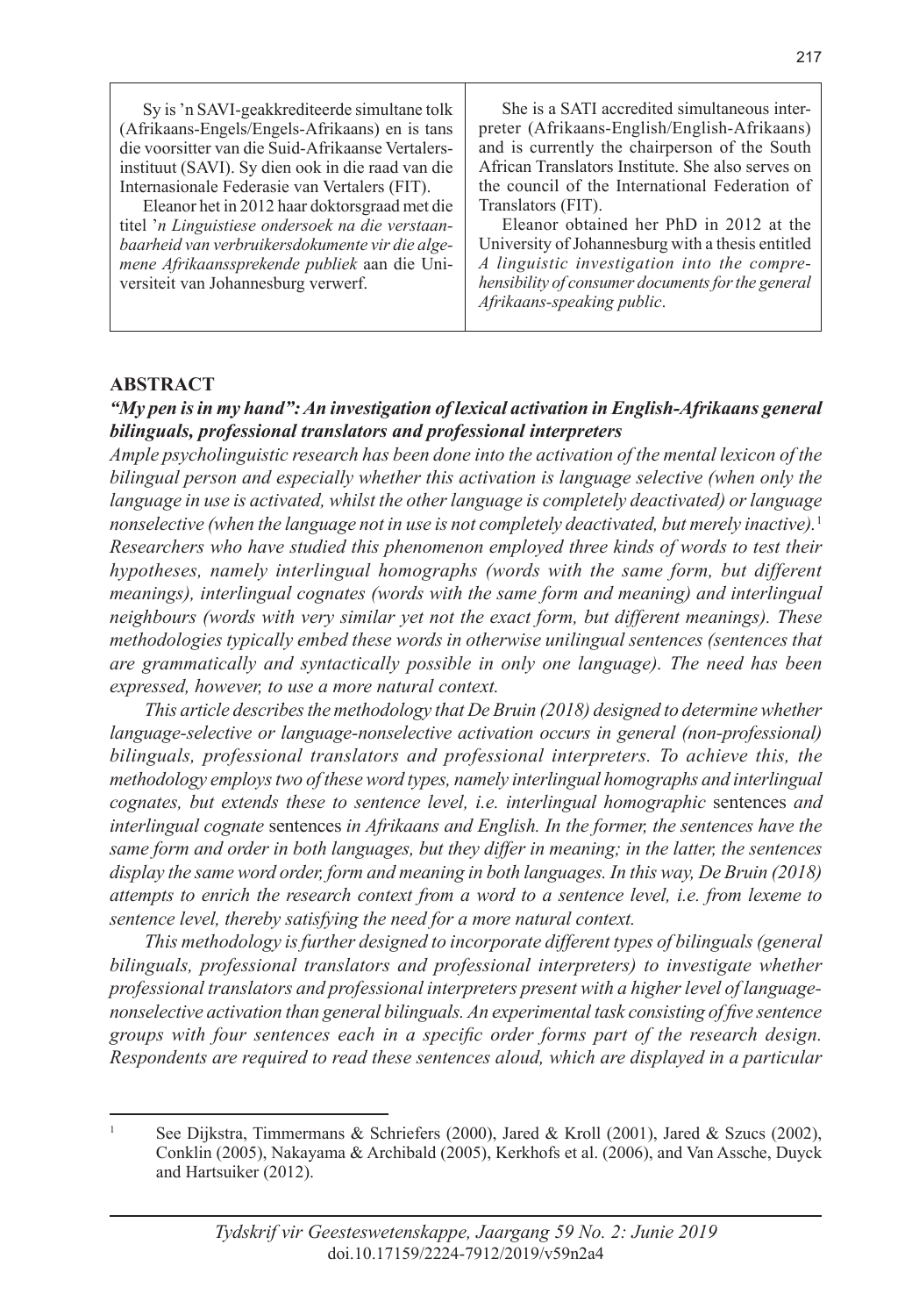*sequence one after the other on a computer screen. The first sentence group starts with a unilingual sentence to ensure that the respondent is primed in a specific language. This sentence is followed by a perfect cognate sentence (which, it is assumed, the respondent would also read in the same language). The third sentence, which serves as the target sentence, is in the opposite language than the first sentence, but in such a way that it closely resembles the primed*  language but violates the grammar rules of the primed language. The reaction of the respondent *points to either language-selective or language-nonselective activation. If, for example, respondents do not recognise the newly-introduced, "correct" language by correcting their error (either by rereading or completing the sentence in the "correct" language), this can be taken to point to language-selective activation because the "correct" language had not been activated. However, if the "correct" language is recognised and used, this can be regarded as language-nonselective activation. Whenever the researcher experiences difficulty in clearly establishing either types of activation, the result is recorded as undetermined.*

*An important component of the research methodology is the identification and inclusion of respondents. To clearly define and delineate the three respondent groups – general bilinguals, professional translators and professional interpreters – strict inclusion criteria and minimum requirements are applied that respondents must meet. These are based on ethical considerations, as well as criteria relating to language proficiency, language skills and language use. The professional translators and professional interpreters are furthermore subject to strict requirements to ensure their professionalism, which are based on experience, income, language proficiency and language use, as well as membership of and accreditation with professional language organisations.* 

*The results obtained by applying this novel methodology complement existing evidence to support theories of language-nonselective activation of the mental lexicon of the bilingual person (Dijkstra, Timmermans & Schriefers 2000; Nakayama & Archibald 2005; Kerkhofs et al. 2006; and Szubko-Sitarek 2015) and can be explained in terms of current theories and models of lexical activation in bilinguals, most notably the BIA (1998) and the BIA+ (2002) models of Dijkstra and Van Heuven. Moreover, it provides evidence that professional translators and professional interpreters may demonstrate a higher level of language-nonselective activation compared to general bilinguals. However, as a result of the relatively small sample sizes the results of the study are not generalisable to larger populations.* 

- **KEY WORDS:** psycholinguistics, mental lexicon, lexical activation, languagenonselective activation, research methodology, bilinguals, professional translators, professional interpreters, homographic sentence, cognate sentence
- **TREFWOORDE:** psigolinguistiek, mentale leksikon, leksikale aktivering, taalnieselektiewe aktivering, navorsingsmetodologie, tweetaliges, beroepsvertalers, beroepstolke, homograafsin, kognaatsin

## **OPSOMMING**

De Bruin (2018) stel 'n unieke metodologie voor om te bepaal of tweetalige persone 'n taalselektiewe of taalnieselektiewe aktiveringsproses van die mentale leksikon ondergaan. Dié metodologie, wat die fokus van hierdie artikel is, verskil in twee belangrike opsigte van vorige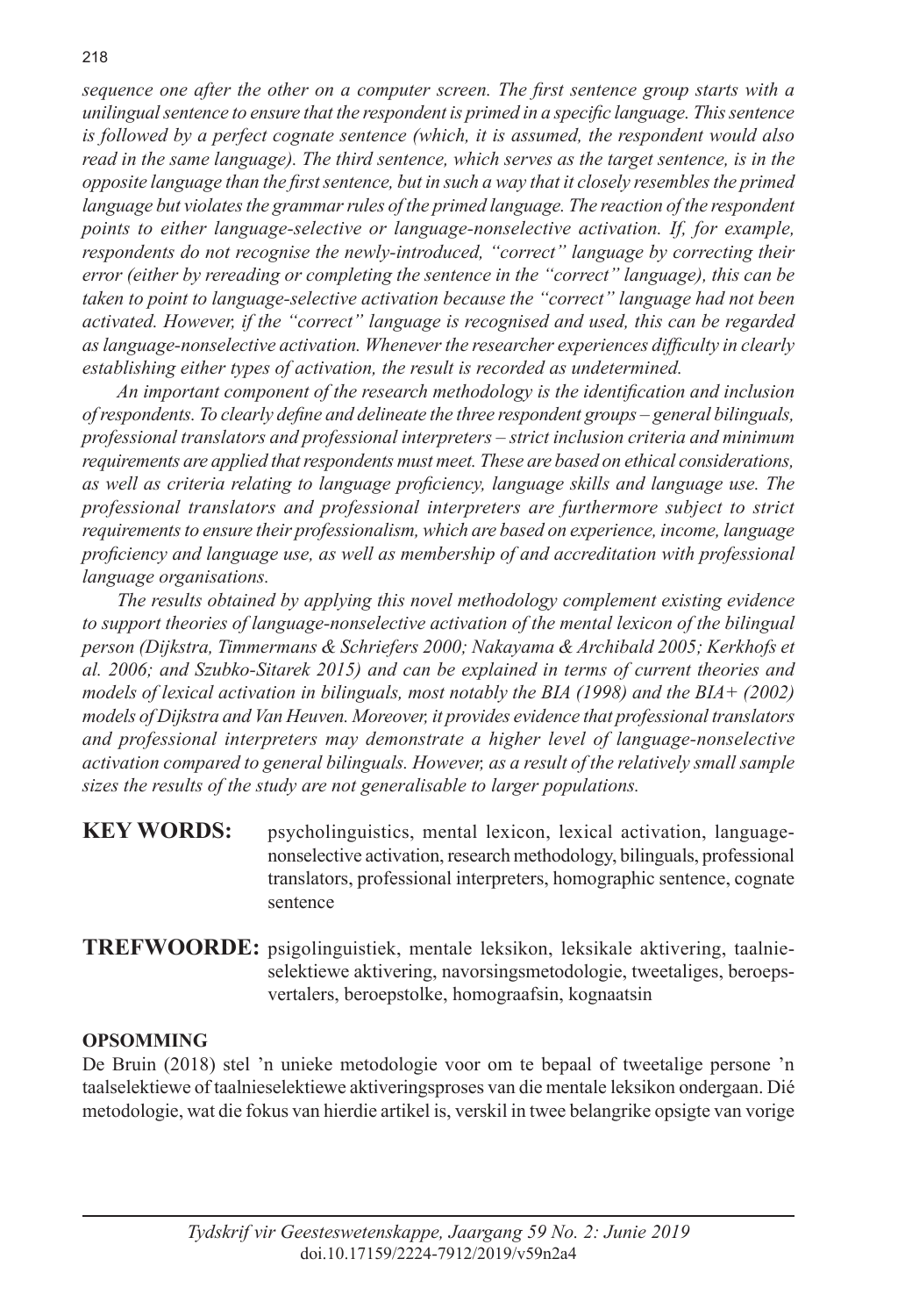metodologieë wat taalaktivering in tweetaliges ondersoek.2 In die eerste plek verryk dit die navorsingskonteks van lekseemvlak (woordvlak) na 'n hoër tekstuele vlak in 'n poging om aan die geïdentifiseerde behoefte in die psigolinguistiek vir 'n meer natuurlike navorsingskonteks te voldoen. Tweedens is dit na die navorsers se wete die eerste studie van sy soort wat tussen verskillende tipes tweetaliges onderskei, te wete algemene tweetaliges, beroepsvertalers en beroepstolke. Om die drie tipes tweetaliges doeltreffend af te baken, word streng kwalifiseringsvereistes aan respondente van die onderskeie groepe gestel. In die studie word volledige, intertalige homograaf- en kognaatsinne gebruik, vergeleke met vorige navorsing wat intertalige homograwe en kognate in andersins eentalige sinne gebruik.<sup>3</sup> Die bevindinge van die studie dui op taalnieselektiewe aktivering van die mentale leksikon, en dat beroepsvertalers en beroepstolke moontlik 'n hoër mate van taalnieselektiewe aktivering as algemene tweetaliges ondergaan.

## **1. INLEIDING**

Een van die fokusareas van die psigolinguistiek is om te bepaal tot watter mate die onderskeie tale van die mentale leksikon van die twee- en meertalige persoon geaktiveer is. Grosjean (2013b:52-53) noem byvoorbeeld dat 'n groot korpus navorsing reeds gedoen is oor die vraag of die ander taal ook betrokke is wanneer tweetaliges slegs een taal produseer (praat). Hierdie stelling kan egter ook vir die lees- en skryfproses geld. Die resultate van psigolinguistiese navorsing stel twee moontlikhede vir dié aktivering voor: dit is óf taalselektief, óf taalnieselektief. De Groot (2013:76) definieer taalselektiewe aktivering as die aktivering van die linguistiese elemente van slegs die taal wat op daardie oomblik benut word – die onbenutte taal is dus heeltemal gedeaktiveer en dus "afgeskakel". Taalnieselektiewe aktivering word daarenteen gedefinieer as aktivering van die linguistiese elemente van sowel die benutte as die onbenutte taal (De Groot 2013:76) – laasgenoemde verkeer egter in 'n onaktiewe staat en is dus nóg volledig geaktiveer, nóg volledig gedeaktiveer.

Aanvanklike navorsing, onder meer deur Soares en Grosjean (in Dijkstra 2005), Gerard en Scarborough (1989) en Dijkstra, Van Jaarsveld en Ten Brinke (1998) ondersteun taalselektiewe aktivering. Marian en Spivey (2003) en Grosjean (2013a:34) dui egter aan dat toenemend meer navorsing op taalnieselektiewe aktivering dui. Voorbeelde hiervan sluit in Dijkstra, Timmermans en Schriefers (2000), Nakayama en Archibald (2005), Kerkhofs, Dijkstra, Chwilla en De Bruijn (2006) en Szubko-Sitarek (2015).

De Groot (2013:76) wys daarop dat verskeie navorsers die vraag oor taalnieselektiewe/ taalselektiewe aktivering probeer beantwoord deur drie tipes woordstimuli in hulle navorsing te gebruik, naamlik intertalige homograwe, intertalige kognate en intertalige bure. Intertalige homograwe is woorde met dieselfde woordvorm (spelling of ortografie) in twee tale, maar nie dieselfde betekenis nie, byvoorbeeld <room>, wat in Afrikaans na die vetinhoud van melk verwys, maar 'n tipe vertrek in Engels aandui. Intertalige kognate het dieselfde woordvorm en betekenis in albei tale, byvoorbeeld die selfstandige naamwoorde <arm> of <hand> in

<sup>&</sup>lt;sup>2</sup> Byvoorbeeld dié van Dijkstra, Timmermans & Schriefers (2000), Jared & Kroll (2001), Jared & Szucs (2002), Conklin (2005), Nakayama & Archibald (2005), Kerkhofs e.a. (2006), en Van Assche, Duyck & Hartsuiker (2012). Kyk ook voetnoot 1) in hierdie verband.

<sup>3</sup> Byvoorbeeld Dijkstra, Timmermans & Schriefers (2000); Lemhöfer, Dijkstra & Michel (2004); Nakayama & Archibald (2005); Elston-Güttler, Gunter & Kotz (2005); Kerkhofs e.a. (2006); en Schwartz en Kroll (2006).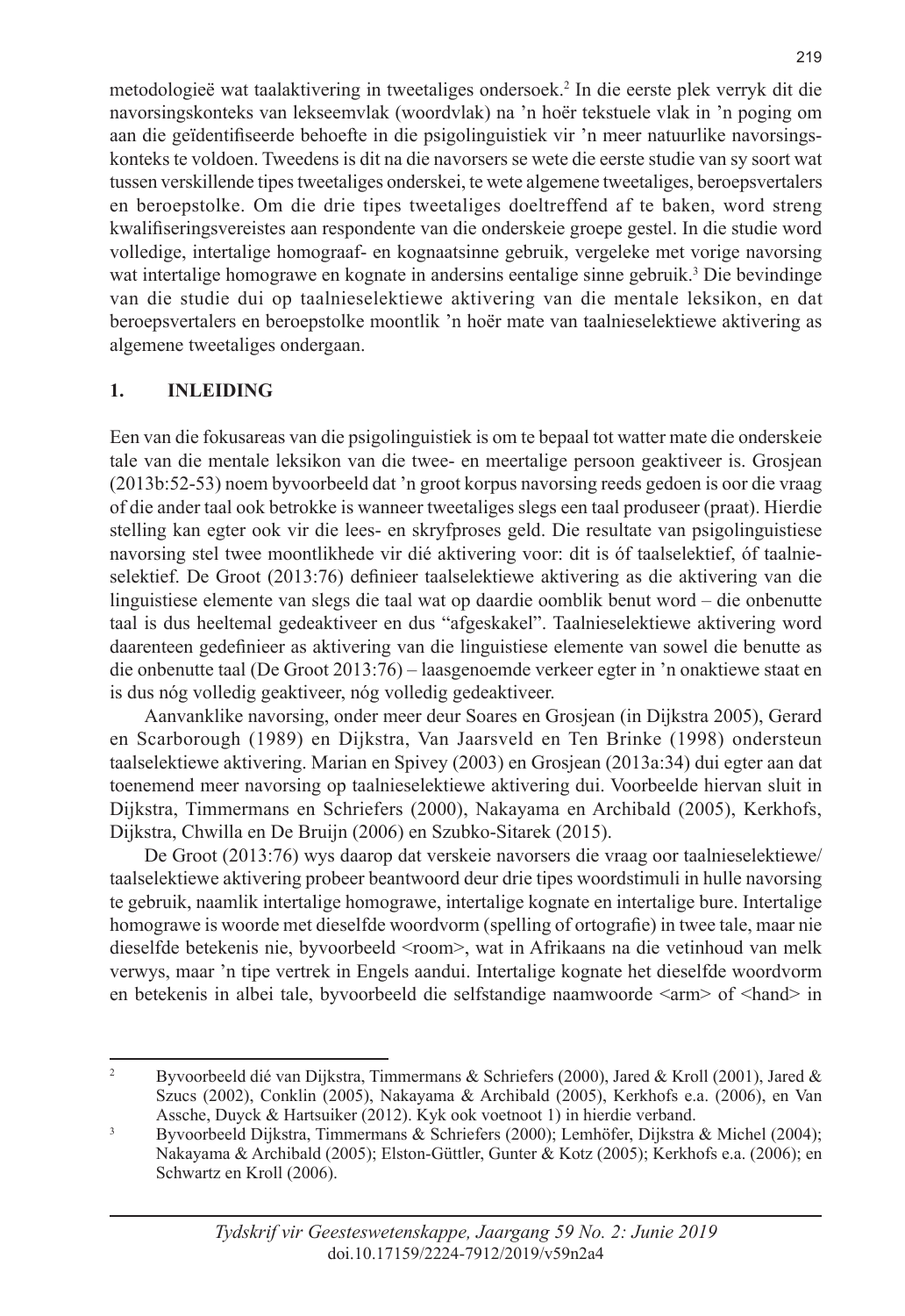Afrikaans en Engels. Intertalige bure is woorde wat grootliks in vorm ooreenkom, maar nie in betekenis nie, byvoorbeeld <dak> in Afrikaans en <dark> in Engels.

In hul studie maak Dijkstra e.a. (2000) byvoorbeeld van intertalige homograwe gebruik. Volgens Szubko-Sitarek (2015:103) is die aanname dat, as homograwe teen dieselfde tempo as ander woorde herken word, die ander betekenis van die homograaf (in die ander taal, dus) nie geaktiveer word nie en taalselektiewe aktivering plaasvind. Neem respondente egter langer om homograwe te herken, sou dit op taalnieselektiewe aktivering dui. In die studie van Dijkstra e.a. (2000) is 'n reeks woorde een vir een aan Nederlands-Engelse tweetaliges vertoon, en respondente moes aandui of dié woorde Engelse woorde is. Daar is egter Engelse/Nederlandse homograwe as teikenwoorde ingesluit, en die reaksietyd in die geval van dié woorde was betreklik stadiger as woorde wat slegs in Engels moontlik is, wat dus op taalnieselektiewe aktivering dui.

Ander navorsers maak van kognate gebruik wat tipies in andersins eentalige sinne<sup>4</sup> geplaas word. Nakayama en Archibald (2005:12) gebruik oogbewegingnasporing (Engels: "eye movement tracking") om vas te stel of tweetaliges meer tyd gebruik om intertalige kognate wat in sinsverband gebruik word, te lees en verstaan. Langer leestyd het hulle oortuig dat beide tale gelyktydig geaktiveer moet wees, dit wil sê dat taalnieselektiewe aktivering plaasvind. Van Assche, Duyck en Hartsuiker (2012) dui aan dat taalnieselektiewe aktivering sterker is wanneer daar semantiese ooreenkomste (dus kognate) tussen woorde is eerder as ooreenkomste in leksikale vorm (dus homograwe).

De Groot (2013:78) noem dat verskeie studies wat van aanwakkeringsmetodes<sup>5</sup> (Engels: "priming methods") gebruik maak, dié aanwakkeringswoorde in 'n sinskonteks plaas om die natuurlike taalproses getrouer na te boots. Schwartz en Van Hell (2012:145) noem egter dat daar 'n besliste behoefte bestaan om dié woorde in 'n natuurliker konteks te plaas. Sover daar vasgestel kan word, is daar geen studies wat intertalige kognate en homograwe op hoër linguistiese vlakke as die lemma- of woordvlak betrek nie. Dit kan deels daaraan toegeskryf word dat die skep van kognaat- en homograaf*sinne* nie moontlik is in die taalkombinasies wat al bestudeer is nie, omdat die grammatikale en pragmatiese reëls van die taalkombinasies wat al bestudeer is nie die moontlikheid van intertalige kognaat- of homograafsinne toelaat nie.

De Bruin (2018) poog om in die navorsingsbehoefte van Schwartz en Van Hell te voorsien deur van volledige Afrikaans/Engelse homografiese en kognaat*sinne* eerder as bloot kognate en homograwe in sy navorsingsmetodologie gebruik te maak. De Bruin (2018:3) omskryf 'n kognaatsin as 'n sin wat dieselfde woordorde, ortografie en betekenis in Afrikaans en Engels het, byvoorbeeld <my hand is in warm water>; 'n homograafsin omskryf hy as 'n sin wat dieselfde woordorde en ortografie, maar verskillende betekenisse in Afrikaans en Engels het, byvoorbeeld <my minister is slim>.

In hierdie artikel word daar grootliks op die metodologie gefokus, naamlik hoe volledige homograaf- en kognaatsinne ingespan kan word om te bepaal of aktivering van die tweetalige se mentale leksikon taalselektief of taalnieselektief is. Drie verskillende respondentgroepe word betrek, naamlik algemene tweetaliges, <sup>6</sup> beroepsvertalers en beroepstolke. Die doel is om

<sup>4</sup> 'n Eentalige sin word vir die doel van hierdie artikel omskryf as 'n sin wat grammatikaal slegs in een taal moontlik is.

<sup>5</sup> De Groot (2013:77) beskryf dit as metodes waarin 'n aanwakkeringswoord vóór 'n teikenwoord (die woord waarop die respondent moet reageer) gegee word en die invloed van dié aanwakkeringswoord op die teikenwoord dan gemeet word.

<sup>6</sup> Vir die doeleindes van hierdie artikel word *algemene tweetaliges* gedefinieer as persone wat sowel Afrikaans en Engels in hul daaglikse lewe gebruik, maar dit nie vir professionele vertaling en tolking aanwend nie.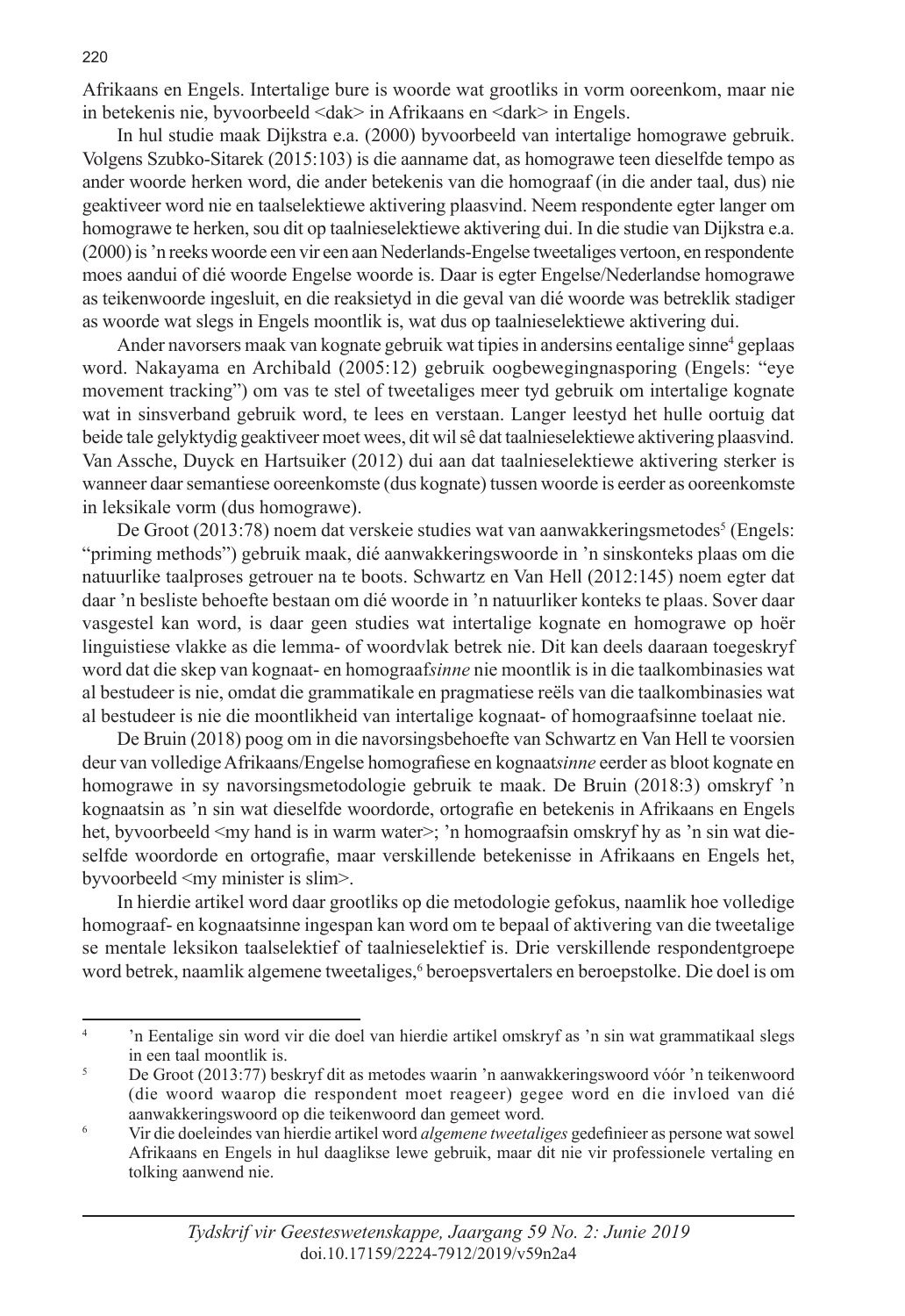die gemiddelde mate van taalnieselektiewe aktivering van die drie groepe met mekaar te vergelyk.

Daar is dus twee metodologiese kwessies wat in hierdie artikel bespreek word. Die eerste is die werwing van respondente om die drie unieke groepe goed af te baken deur streng vereistes aan die respondente van die onderskeie groepe te stel. Die tweede is die ontwerp van die eksperimentele taak self, waar respondente sinne moet lees wat een vir een op 'n rekenaarskerm vertoon is. Dié twee aspekte word later in twee afdelings belig, naamlik die identifisering van respondente (afdeling 3.1) en die navorsingsinstrumente en -metodologie wat gebruik is (afdeling 3.2). Vervolgens word die aktiveringsprosesse in tweetaliges bespreek.

## **2. 'N OORSIG OOR LEKSIKALE AKTIVERING IN TWEETALIGES**

Daar is twee gesaghebbende modelle wat leksikale aktivering in tweetaliges probeer verklaar, naamlik die tweetalige-interaktieweaktiveringsmodel (Engels: *Bilingual Interactive Activation (BIA) Model*) van Dijkstra en Van Heuven (1998) en die tweetalige-interaktieweaktiveringplus-model (Engels: *BIA+ model)*<sup>7</sup> van Dijkstra en Van Heuven (2002), waarvan laasgenoemde 'n verbetering op die eersgenoemde is. Dit is belangrik om daarop te let dat hierdie modelle slegs op die leesproses van toepassing is wanneer die leser 'n gedrukte woord waarneem (De Groot 2013:88).

Volgens die BIA-model vind woordherkenning aanvanklik taalnieselektief plaas omdat eerstetaal- (T1-) en tweedetaal- (T2-) woorde in 'n geïntegreerde leksikon vervat word (Desmet & Duyck 2007:174; De Groot 2013:87). Die model bestaan uit vier vlakke van vormeenhede (of nodusse): visuele kenmerke, letters, ortografiese vorms van volledige woorde en taalinligting (De Groot 2013b:88).

Vir die woord <dak> stel die model die volgende aktiveringsproses voor (De Bruin 2018:70):

- 1. Visuelekenmerknodusse: As die tweetalige die woord <dak> lees, word die visuelekenmerknodusse eerste geaktiveer, maar slegs dié nodusse wat met die woord ooreenstem.
- 2. Letternodusse: Aktivering word dan hoër voortgesit en na die letternodusse oorgedra van letters wat met dié kenmerke ooreenstem, terwyl dié wat verskil geïnhibeer word. Die letters  $\langle d \rangle$ ,  $\langle a \rangle$  en  $\langle k \rangle$  word dus geaktiveer, en nie letters soos  $\langle k \rangle$ ,  $\langle m \rangle$  en  $\leq$ s> nie.
- 3. Woordnodusse: Aktivering word nou oorgedra na woordnodusse wat die geaktiveerde letters bevat, insluitende intertalige bure. As die woord byvoorbeeld <dak> is, word woorde soos <dalk>, <dok> en <dik> ook geaktiveer, asook die Engelse intertalige bure soos <day>, <dark> en <duke> weens die letters wat dié woorde deel.
- 4. Taalnodusse: Uiteindelik dra die geaktiveerde woordnodusse die aktivering na die taalnodus van die ooreenstemmende taal oor. Weens die inhiberende skakels tussen die taalnodus en die ander taal se woordnodusse (op woordvlak) word die aktivering van die woordnodusse van die ander taal geïnhibeer. Uiteindelik word die teikenwoord geïdentifiseer wanneer die herkenningsdrempel oorskry word.

<sup>7</sup> Vanweë die bekendheid en herkenbaarheid van die Engelse akronieme sal daar verder in hierdie artikel na die BIA- en BIA+-model verwys word.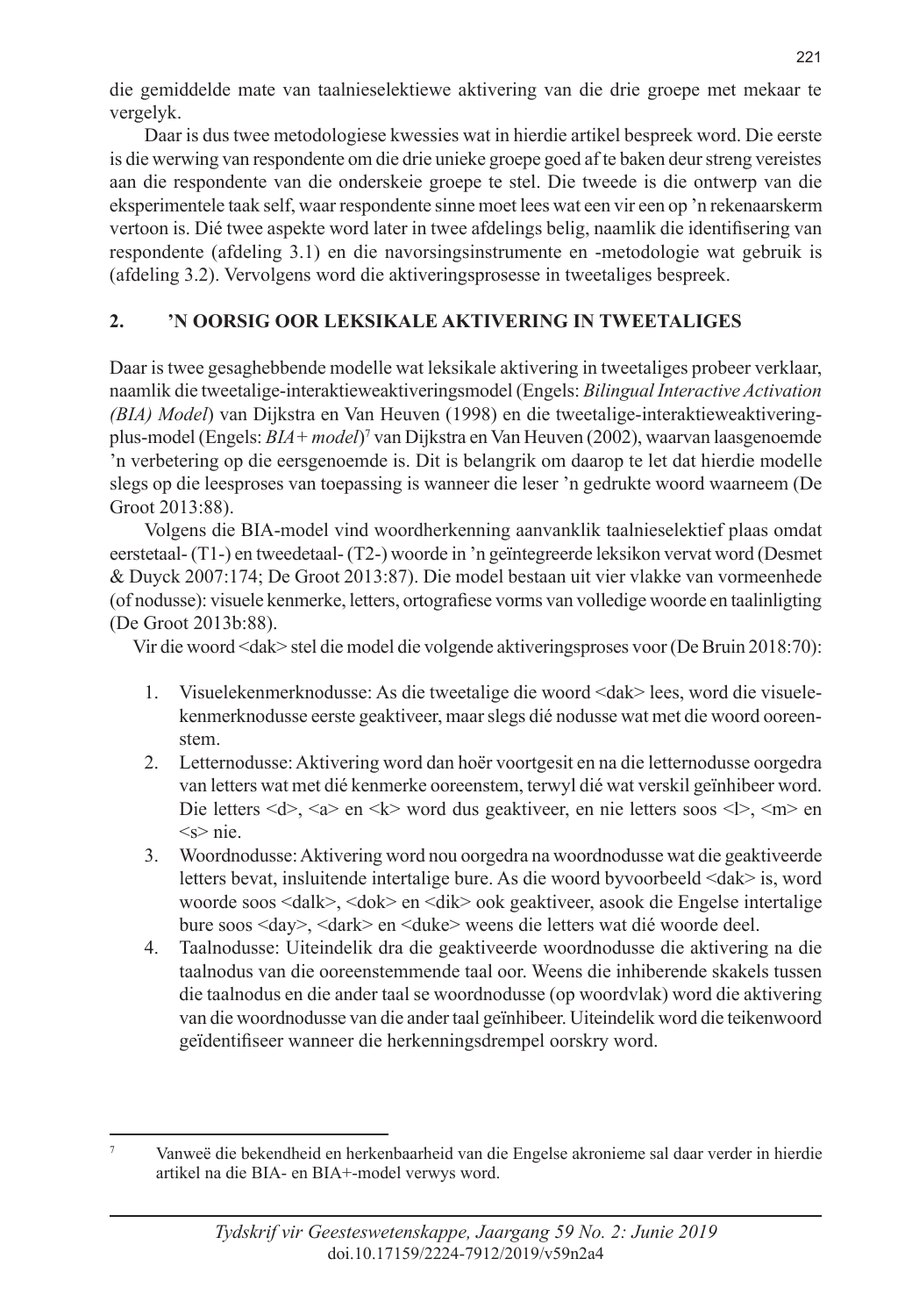



*Figuur 1: 'n Vereenvoudigde weergawe van die BIA-model van Dijkstra en Van Heuven (1998) (De Groot 2013:87, aangepas*<sup>8</sup> *).*

Die BIA-model skiet egter te kort in twee belangrike opsigte: 1) Dit is slegs op ortografiese voorstellings van toepassing en nie ook op fonologiese voorstellings nie; en 2) dit verwys na die homograwe en kognate sonder dat dit ook na semantiese inligting verwys. Dié tekortkominge word in die BIA+-model reggestel.

Met die BIA+-model dui Dijkstra en Van Heuven (2002:182) aan dat tweetalige woordherkenning deur sowel intertalige ortografiese as interlinguistiese fonologiese en semantiese ooreenkomste beïnvloed word. Tydens die visuele inset aktiveer die tweetalige dus die ortografiese voorstellings, maar ook die verbandhoudende fonologiese en semantiese voorstellings, hoewel effens later as die ortografiese voorstellings (2002:182). Dié aktivering gebeur op sowel subleksikale (eenhede kleiner as die woord, soos letters en lettergrepe) as leksikale vlak (die woorde self).

<sup>8</sup> Waar De Groot twee werklike tale aandui (Engels en Nederlands), is dié tale met die simbole T1 en T2 vervang.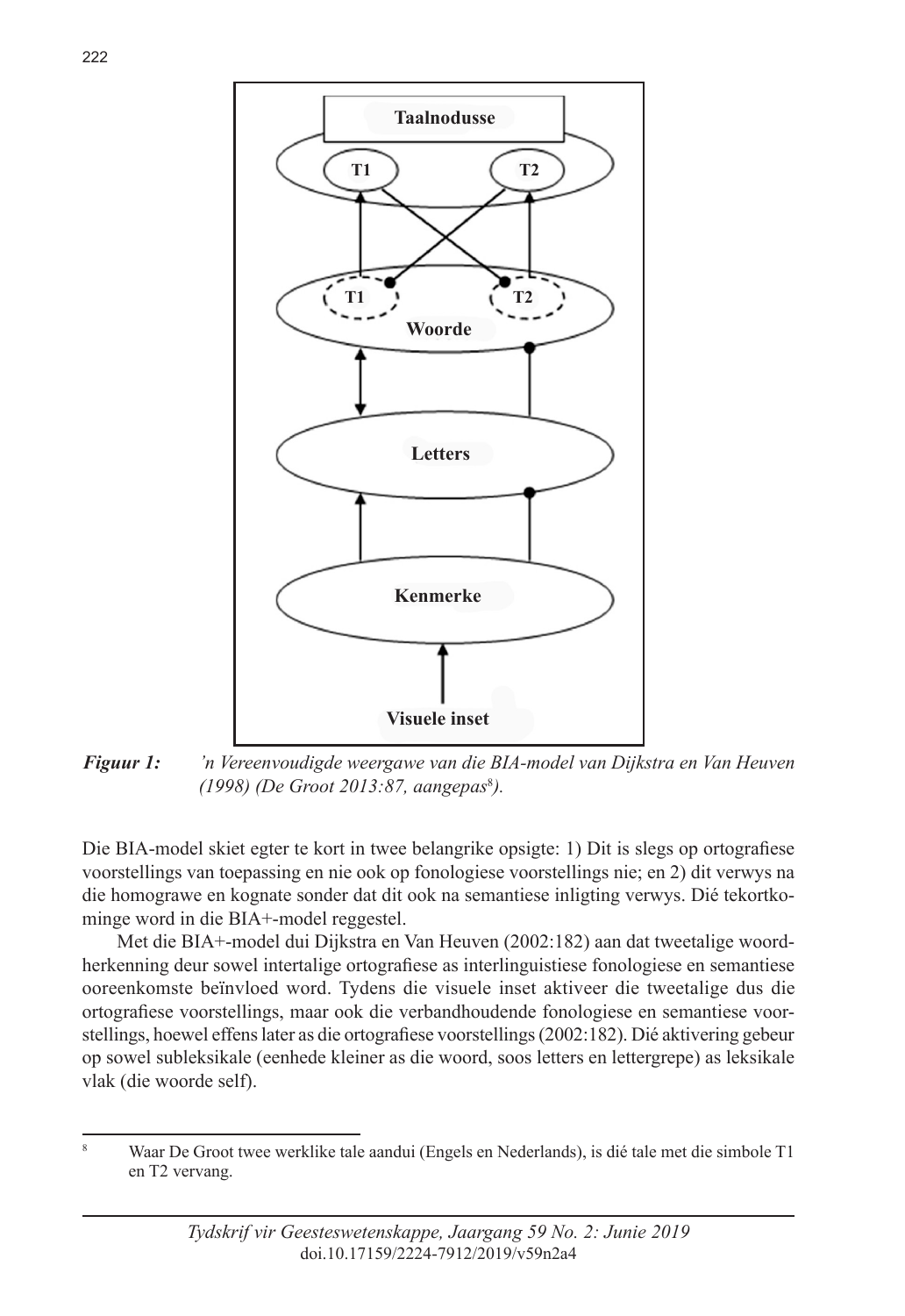

*Figuur 2: Die BIA+-model (Dijkstra & Van Heuven 2002:182).*

Vandaar kom die aktiveringspatroon baie ooreen met die vorige BIA-model, buiten dat die aktiveringsproses met die gekoppelde taakskema gepaard gaan. Die taakskema is gemoeid met die verwerkingstappe wat met die beplande (lees-)taak gepaard gaan. Die skema word ook deurentyd van insette deur die identifikasiestelsel voorsien, en besluitnemingskriteria bepaal wanneer 'n reaksie getoon word (2002:182).

In hierdie artikel word ondersoek of dié modelle ondersteun word wanneer 'n nuwe metodologie gevolg word.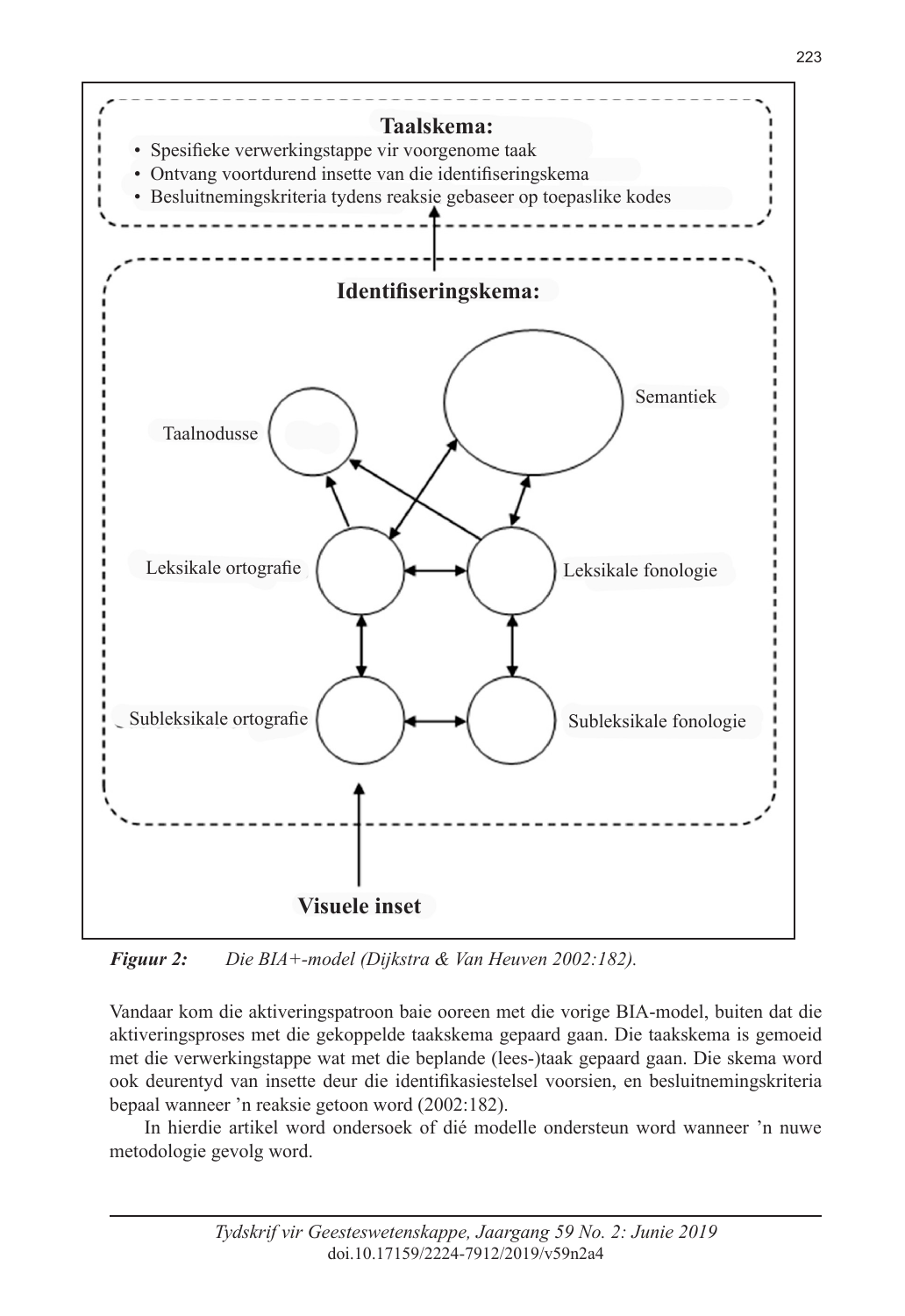## **3. NAVORSINGSONTWERP**

## **3.1 Identifisering van respondente**

Respondente val in een van drie groepe, naamlik 1) algemene Afrikaanse/Engelse tweetaliges, 2) beroepsvertalers met 'n Afrikaanse/Engelse taalkombinasie, en 3) beroepstolke met 'n Afrikaanse/Engelse taalkombinasie.

Algemene tweetalige respondente is uit die algemene populasie van Afrikaanse/Engelse tweetaliges geneem, maar met die bepaling dat hulle nie beroepsvertalers of beroepstolke mag wees nie. Beroepsvertalers is gewerf deur die databasis op die webtuiste van die Suid-Afrikaanse Vertalersinstituut (SAVI) te gebruik. Om dié doelgroep met omsigtigheid af te baken, is slegs vertalers met 'n Afrikaanse/Engelse taalkombinasie ingesluit. Taalkantore en agentskappe is uitgesluit omdat een-tot-een-onderhoude met respondente gevoer is en die gebruik van taalagentskappe en -kantore dit sou bemoeilik. Vertalers wat nie in Suid-Afrika woonagtig is nie of in verafgeleë gebiede woon, is ook uitgesluit omdat dit prakties moeilik sou wees om persoonlike onderhoude met hierdie persone te voer en uitgawes aangegaan sou moes word. Laastens is alle vertalers wat ook as tolke optree uit die groep verwyder omdat dit resultate moontlik sou kon vertroebel.

Beroepstolke is by die Noordwes- (NWU) en Stellenbosch Universiteit (SU) gewerf. Soos in die geval van vertaalrespondente, is tolkrespondente wat ook vertaalwerk doen, van die studie uitgesluit.

Elk van die groepe het uit die volgende aantal respondente bestaan:

- Algemene tweetaliges: 24
- Beroepsvertalers: 18
- Beroepstolke: 18

Die groot uitdaging was die werwing van beroepsvertalers en -tolke. Hoewel die navorser bereid was om elke respondent te ontmoet waar dit vir hulle die gerieflikste sou wees (en hulle dus geen reistyd moes afstaan of -uitgawes moes aangaan nie), het verskeie gemeld dat hulle nie aan die studie wil deelneem nie omdat dit waardevolle werkstyd in beslag sou neem waartydens hulle 'n inkomste kan verdien. Die etiese voorwaardes vir die studie bepaal dat geen aansporings (geldelik of andersins) aan respondente beskikbaar gestel mag word nie, wat verhoed dat respondente wat nie bereid is om hulle tyd (en dus inkomste) op te offer nie, hiervoor vergoed kan word.

## *3.1.1 Minimum vereistes*

Alle respondente moes, afhangend van die groep waarin hulle ingedeel is, aan sekere minimum vereistes voldoen, wat onder meer taalvaardigheid in en -gebruik van die tweede taal betref, om te verseker dat respondente 'n spesifieke populasie korrek verteenwoordig. Voldoening aan die vereistes is deur middel van die vraelys bepaal (sien afdeling 3.2.1), wat tydens die onderhoud ingevul is. Om 'n gemiddelde telling vir taalgebruiksfrekwensie en taalvlotheid te bepaal, is Likert-skale gebruik. Vir taalgebruiksfrekwensie moes respondente "nooit" (1), "soms" (2), "meestal" (3) of "altyd" (4) vir 'n reeks gebruiksdomeine aandui. 'n Gemiddelde oorhoofse telling uit vier is daarna vir elke respondent bereken. Taalvlotheid in die tweede taal is op dieselfde wyse gemeet, en respondente moes "swak" (1), "gemiddeld" (2), "bogemiddeld" (3) of "uitstekend" (4) vir elk van die gemete taalvaardighede (lees, skryf en praat) aandui. Hierna is 'n gemiddelde oorhoofse telling – "swak (0 tot 0,9), "gemiddeld" (1 tot 1,9), "bogemiddeld" (2 tot 2,9) en "uitstekend (3 en hoër) – vir elke respondent bereken.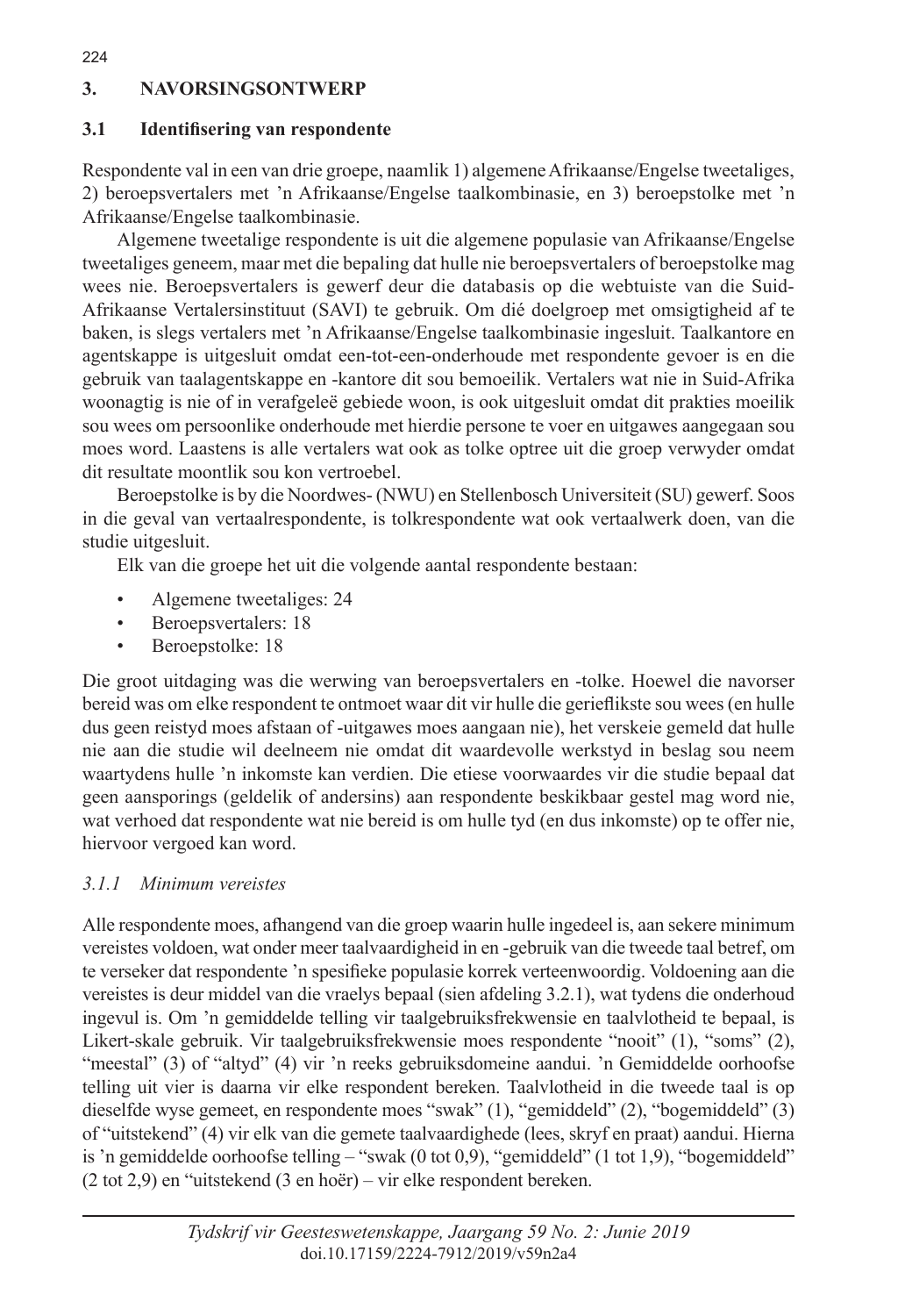In tabel 1 word 'n opsomming gegee van die minimum vereistes waaraan respondente moes voldoen.

|                                                                                                                                                                                 | <b>Algemene</b><br>tweetaliges | <b>Beroeps-</b><br>vertalers | Beroeps-<br>tolke |
|---------------------------------------------------------------------------------------------------------------------------------------------------------------------------------|--------------------------------|------------------------------|-------------------|
| Ouer as 18 jaar                                                                                                                                                                 | ✓                              | ✓                            | ✓                 |
| Beskik oor ten minste 'n senior<br>sertifikaat                                                                                                                                  |                                |                              |                   |
| Respondente moet minstens 'n deel<br>van hul inkomste met vertaling of<br>tolking verdien                                                                                       |                                |                              |                   |
| Respondente moet 'n gemiddelde<br>telling van hoër as 1 uit 4 ("soms")<br>vir gebruiksfrekwensie in die eerste<br>taal behaal                                                   | ℐ                              |                              |                   |
| Respondente moet 'n gemiddelde<br>telling van hoër as 1,5 uit 4 (meer<br>as "soms", maar nie noodwendig<br>"meestal" nie) vir gebruiksfre-<br>kwensie in die eerste taal behaal |                                |                              |                   |
| Respondente moet 'n gemiddelde<br>telling van hoër as 1 uit 4 ("soms")<br>vir gebruiksfrekwensie in die<br>tweede taal behaal                                                   |                                |                              |                   |
| Respondente moet 'n gemiddelde<br>telling van $1,5$ uit 4 (meer as<br>"soms", maar nie noodwendig<br>"meestal" nie) vir gebruiksfre-<br>kwensie in die tweede taal behaal       |                                | J                            | J                 |
| Respondente moet gemiddeld ten<br>minste 1 uit 4 ("gemiddeld") vir<br>taalvlotheid in hul tweede taal<br>behaal                                                                 |                                |                              |                   |
| Respondente moet gemiddeld ten<br>minste 2 uit 4 ("bogemiddeld") vir<br>taalvlotheid in hul tweede taal<br>behaal                                                               |                                |                              |                   |

## **TABEL 1:** Minimum deelnamevereistes

Respondente wat nie aan hierdie vereistes voldoen het nie, is van die studie uitgesluit.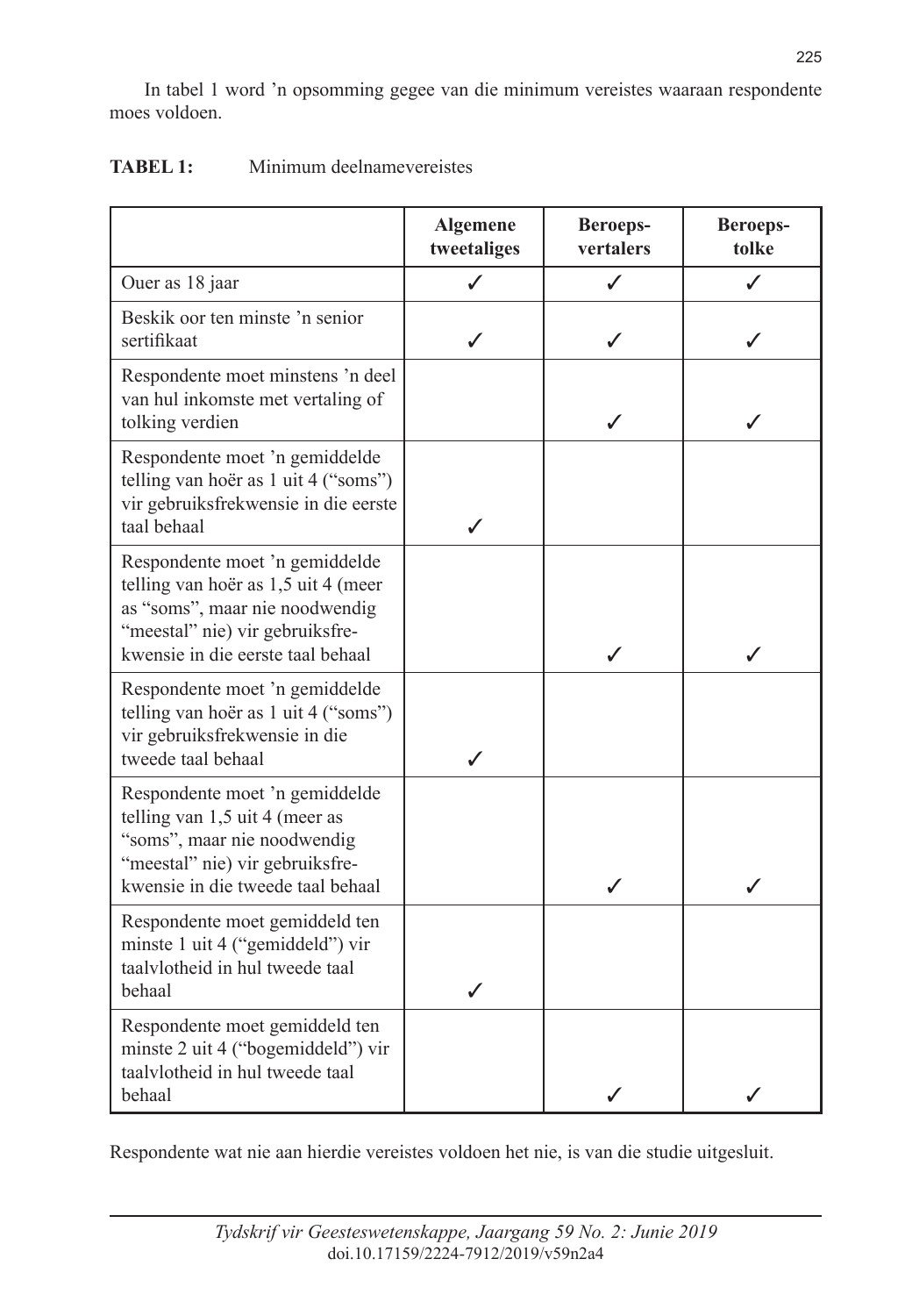## *3.1.2 Vereistes vir professionaliteit*

Streng minimum vereistes is voorts vir deelname in die beroepsvertaler- en beroepstolkgroep gestel. Dié streng insluitingskriteria is genoodsaak deur die feit dat die aktivering van die mentale leksikon in 'n baie unieke, spesifieke groep mense (te wete Afrikaanse/Engelse beroepsvertalers en Afrikaanse/Engelse beroepstolke) bestudeer word en die navorsingsresultate so objektief moontlik gehou moes word. Soos gemeld, kon vertalers wat byvoorbeeld ook tolkdienste lewer nie by die studie ingesluit word nie omdat dié respondente se reaksie nie uitsluitlik aan óf vertaal-, óf tolkprosesse toegeskryf sou kan word nie, en soortgelyk vir tolkrespondente wat vertaalwerk doen.

'n Belangrike verdere kriterium vir deelname was professionaliteit, dit wil sê dat respondente binne die beperkinge van die studie aan 'n reeks vereistes moes voldoen om as beroepsvertalers of -tolke geag te word. Hoewel verskillende bronne verskillende vereistes vir professionaliteit stel, is die mening ingewin van prof. Alan Melby, verbonde aan die Departement van Linguistiek en Engels aan die Brigham Young Universiteit, Utah, VSA. Hierbenewens stel Van Rensburg (2014) vier vereistes waaraan vertalers moet voldoen om as "professioneel" beskou te word. Die Europese Unie se EMT- (*European Master's in Translation*) program (EMT 2009) is voorts ook geraadpleeg om kriteria vir dié vereiste te bepaal. Met inagneming van hierdie inligting is vier bepalers vir professionaliteit oorweeg, naamlik ondervinding, inkomste, taalvaardighede en akkreditasie by professionele taalorganisasies. Omdat die Wet op Suid-Afrikaanse Taalpraktisynsraad, 2014 (wet no. 8 van 2014) nie tans afgedwing kan word nie omdat die Taalpraktisynsraad nog nie in die lewe geroep is nie (De Bruin 2018:88) en akkreditasie dus nog nie verpligtend is nie, is akkreditasie slegs as vereiste beskou in gevalle waar respondente nie aan die ondervindings- én die inkomste- én die vaardigheidsvereiste voldoen het nie. Hoewel 'n vertaalverwante kwalifikasie wel deur Van Rensburg (2014:553) as 'n bepaler vir professionaliteit aangedui word, word dit deur nóg Melby, nóg die EMT-program as sodanig aangedui. Dit is daarom nie as vereiste vir professionaliteit gestel nie. Voldoening aan elke vereiste is met behulp van response op die vraelys bepaal.

Die minimum ondervinding vir deelname as beroepsvertaler- of beroepstolk is op tussen drie maande en vyf jaar vasgestel. Daar is ook van respondente vereis om ten minste 'n gedeelte van hul inkomste uit onderskeidelik vertaal- of tolkdienste te verdien.

Bykomend tot die vereistes wat in hierdie afdeling genoem is, moes beroepsvertalers aandui dat hulle ooreenkoms tussen die bron- en doelteks kan skep en dat hul skryfvermoë in beide tale minstens bogemiddeld is. Beroepstolke moes aandui dat hulle in minstens twee van drie tolkvaardighede (luister-, korrespondensie- of reproduksievaardigheid) uitstekend is.

## **3.2 Navorsingsinstrumente en prosedure**

Nadat die respondente hul deelname bevestig en die ingeligte-instemmingsvorm voltooi het, is 'n afspraak met elkeen gemaak op tye wat hulle die beste gepas het. Alle respondente is, waar moontlik, by hulle kantore of huise ontmoet om ongerief so ver moontlik te voorkom. Enkeles het verkies om die navorser by sy kantoor te ontmoet. Onderhoude met die respondente van die NWU en SU is op die onderskeie kampusse gevoer.

## *3.2.1 Vraelys*

Tydens die onderhoud het die respondent eers die toepaslike vraelys voltooi. In enkele gevalle het respondente versoek om die vraelys vooraf te voltooi omdat die afspraaktyd beperk was, en in dié geval is die vraelys per e-pos aan hulle voorsien.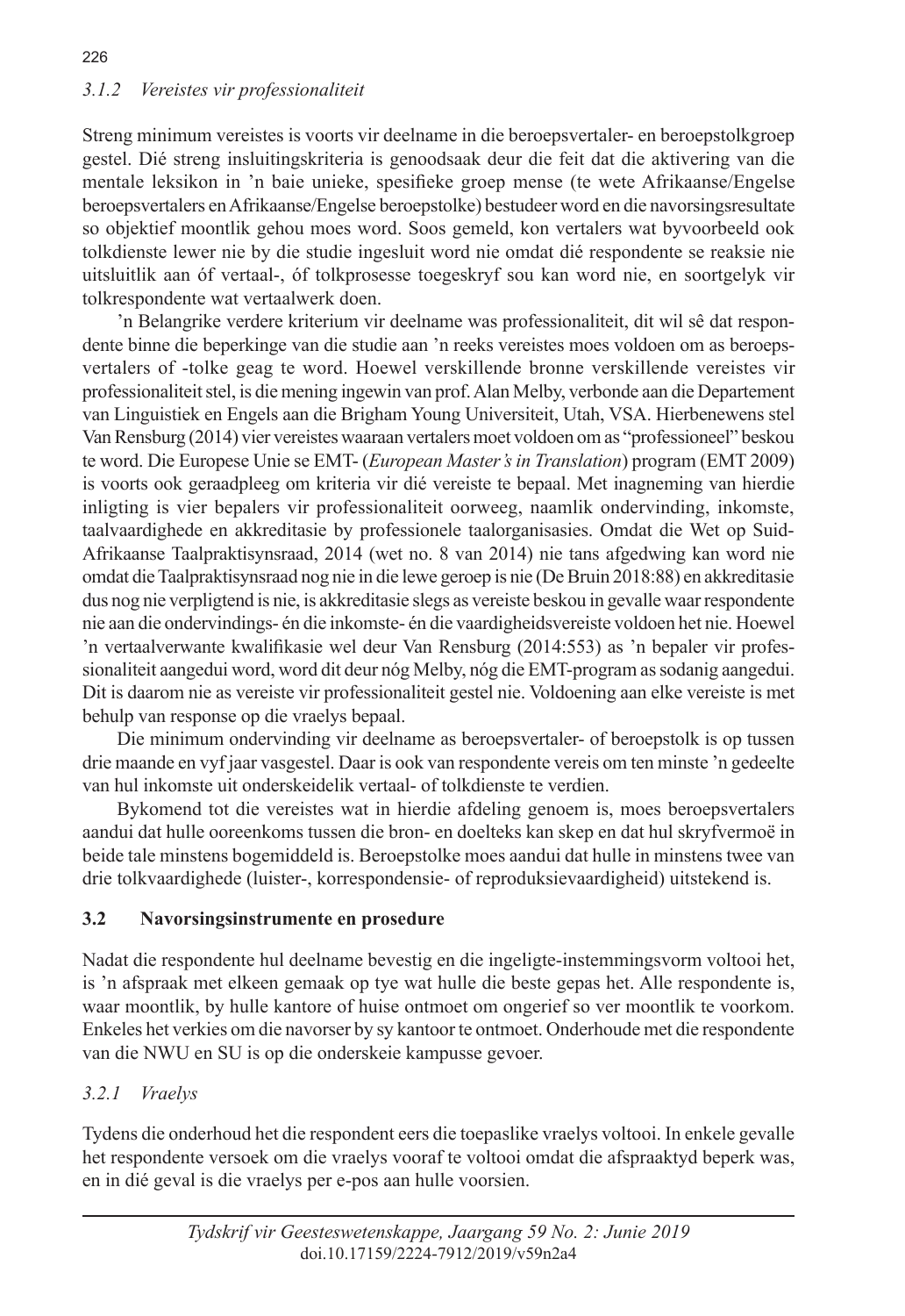Die vraelys het 'n tweeledige doel gehad, naamlik om te verseker dat respondente aan die minimum vereistes voldoen (sien afdeling 3.1.1 hierbo), asook om biografiese en ander data in te win wat moontlik lig op enige patrone, tendense en afwykings in die eksperimentele taak kon werp.

Vraelyste is ook aangepas om slegs data in te win wat van die onderskeie groepe verlang word. Dié besluit is geneem om verwarring by die respondent te voorkom en om te verhoed dat nietoepaslike data ingesamel word.

Die vraelyste verskil in die volgende opsigte van mekaar:

|                                               | <b>Algemene</b><br>tweetaliges | <b>Beroeps-</b><br>vertalers | <b>Beroeps-</b><br>tolke |
|-----------------------------------------------|--------------------------------|------------------------------|--------------------------|
| Biografiese inligting                         |                                |                              |                          |
| Kwalifikasies                                 |                                |                              |                          |
| Lidmaatskap van professionele<br>organisasies |                                |                              |                          |
| Tale waarin die respondent werk               |                                |                              |                          |
| Moedertaalinligting                           |                                |                              |                          |
| Tweedetaalinligting                           |                                |                              |                          |
| Vertalerprofiel                               |                                |                              |                          |
| Tolkprofiel                                   |                                |                              |                          |
| Leesgewoontes                                 |                                |                              |                          |

## **TABEL 2:** Verskille tussen die drie vraelyste

## *3.2.2 Eksperimentele taak*

Nadat die vraelys voltooi is, moes respondente aan 'n eenvoudige eksperiment deelneem wat van hulle vereis om 'n aantal sinne hardop te lees wat een vir een op 'n rekenaarskerm vertoon is. Klankopnames is van elke respondent se response gemaak vir latere ontleding.

Daar is veral twee aspekte van die toets wat uitgelig moet word, naamlik (i) die taakontwerp en die onderskeie toetssinne, en (ii) die aktiveringsaannames.

## *(i) Taakontwerp en toetssinne*

Die leestaak het uit vyf sinsgroepe bestaan, wat diagrammaties soos volg voorgestel word: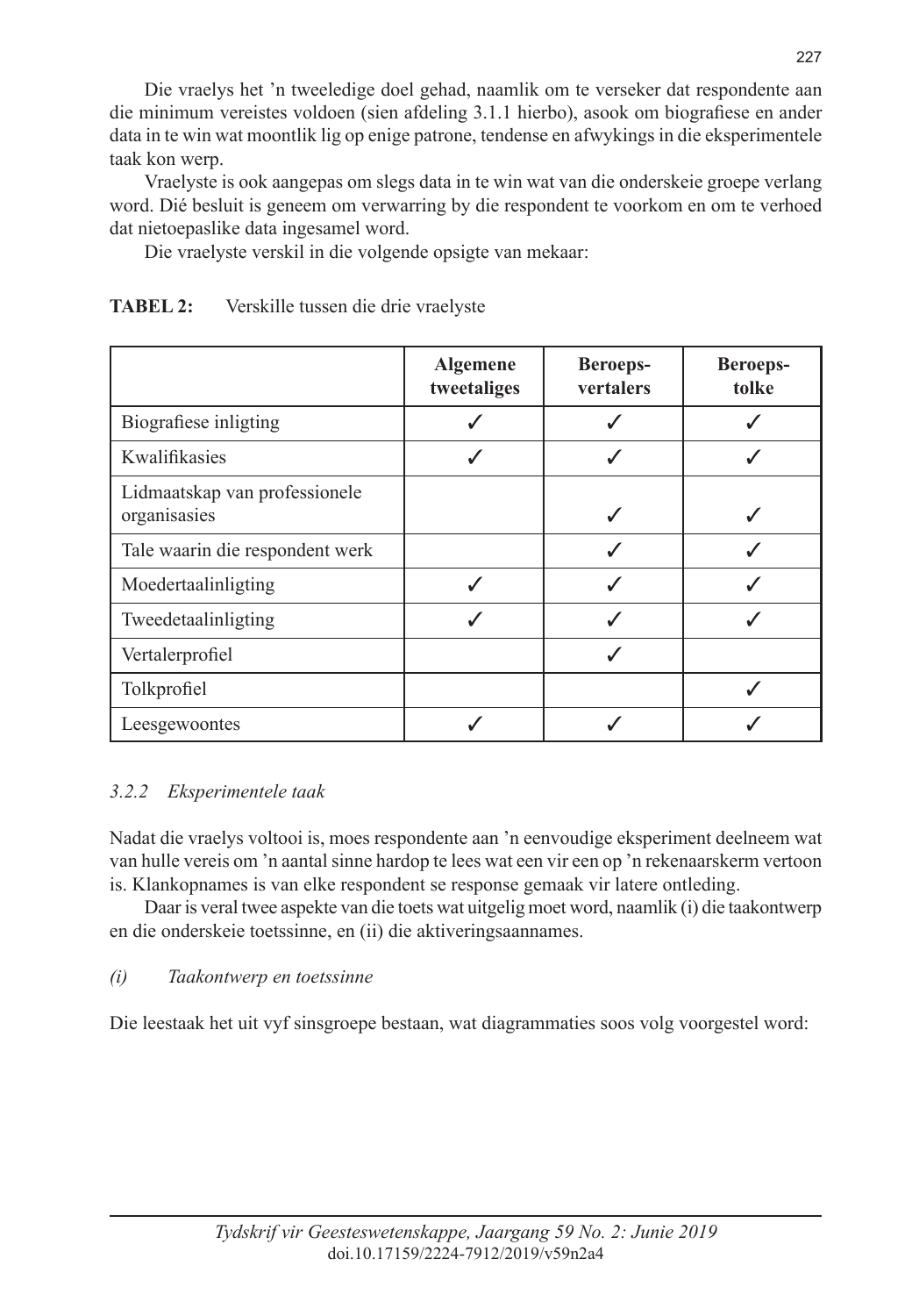|              | <b>Sin</b>                                                                                                       | <b>Beskrywing</b>                                                                           |
|--------------|------------------------------------------------------------------------------------------------------------------|---------------------------------------------------------------------------------------------|
| Sinsgroep 1: | The girl skips along.<br>My pen is in my hand.<br>My ministers is slim.<br>My brief is my alibi.                 | Eentalige sin<br>Perfekte kognaatsin<br>Imperfekte kognaatsin<br>Homografiese sin           |
| Sinsgroep 2: | Hoeveel studente is op pad?<br>My hand is in warm water.<br><b>Students wonder more.</b><br>My dye is permanent. | Eentalige sin<br>Perfekte kognaatsin<br>Eentalige sin<br>Homografiese sin                   |
| Sinsgroep 3: | Mgook riv banyong.<br>Tsi daen irer.<br>Mut sei kohm?<br>Ego sum nganga.                                         | Nonsens-sin<br>Nonsens-sin<br>Nonsens-sin<br>Nonsens-sin                                    |
| Sinsgroep 4: | Wat maak oom Kalie daar?<br>God is modern.<br>My word is my word.<br>My ministers word slim.                     | Eentalige sin<br>Perfekte kognaatsin<br>Eentalige sin<br>Eentalige sin                      |
| Sinsgroep 5: | Children like to sing.<br>Divas sing in operas.<br>Die man roof of steel.<br>My minister is blind.               | Eentalige sin<br>Perfekte kognaatsin<br>Eentalige sin<br>Perfekte kognaat-/homografiese sin |

**TABEL 3:** 'n Diagrammatiese voorstelling van die toetssinne (teikensinne is in vetdruk)

Vier van dié sinsgroepe (1, 2, 4 en 5) het elk uit vier sinne bestaan wat volgens grammatikale en sintaktiese reëls óf in Afrikaans, óf in Engels, óf in enige van die twee tale moontlik is.

Sinsgroep 3 het uitsluitlik bestaan uit sogenaamde nonsens-sinne, wat ontwerp is om sowel Afrikaanse as Engelse grammatikale en sintaktiese reëls te verbreek en aan geen van die fonotaktiese eienskappe van Afrikaans of Engels te voldoen nie. Die doel met hierdie sinne was om beide tale sover moontlik weer te deaktiveer, die aktiveringsproses te herstel en om enige moontlike oorblywende aanwakkeringsinvloede (Engels: "priming effects") teen te werk. Daar is dus gepoog om met die eerste sin van die volgende sinsgroep (4) 'n enkele taal te aktiveer (in hierdie geval Afrikaans). Die nonsens-sinne is ook ontwerp om te probeer verhoed dat respondente enige patrone in die toets sou raaksien.

Die sinsgroepe sien met 'n enkele uitsondering (sien punt 4 hieronder) soos volg daaruit:

- 1. Elke sinsgroep word deur 'n Afrikaanse of Engelse eentalige sin ingelei. Die doel hiermee is om seker te maak dat ten minste een van die respondent se tale geaktiveer is.
- 2. Die eentalige sin word daarna deur 'n perfekte kognaatsin gevolg.
- 3. Die derde sin tree telkens as die teikensin op daardie sin wat 'n aanduiding van taalselektiewe of taalnieselektiewe aktivering behoort te gee. Dit word in die teenoorgestelde taal geformuleer as waarin die voorafgaande sin volgens die aktiveringsaannames (sien afdeling 3.2.2 (ii)) gelees behoort te word, en is óf 'n eentalige sin, óf 'n imperfekte kognaatsin. Sou respondente dié teikensinne in die "verkeerde" taal lees en hulself nie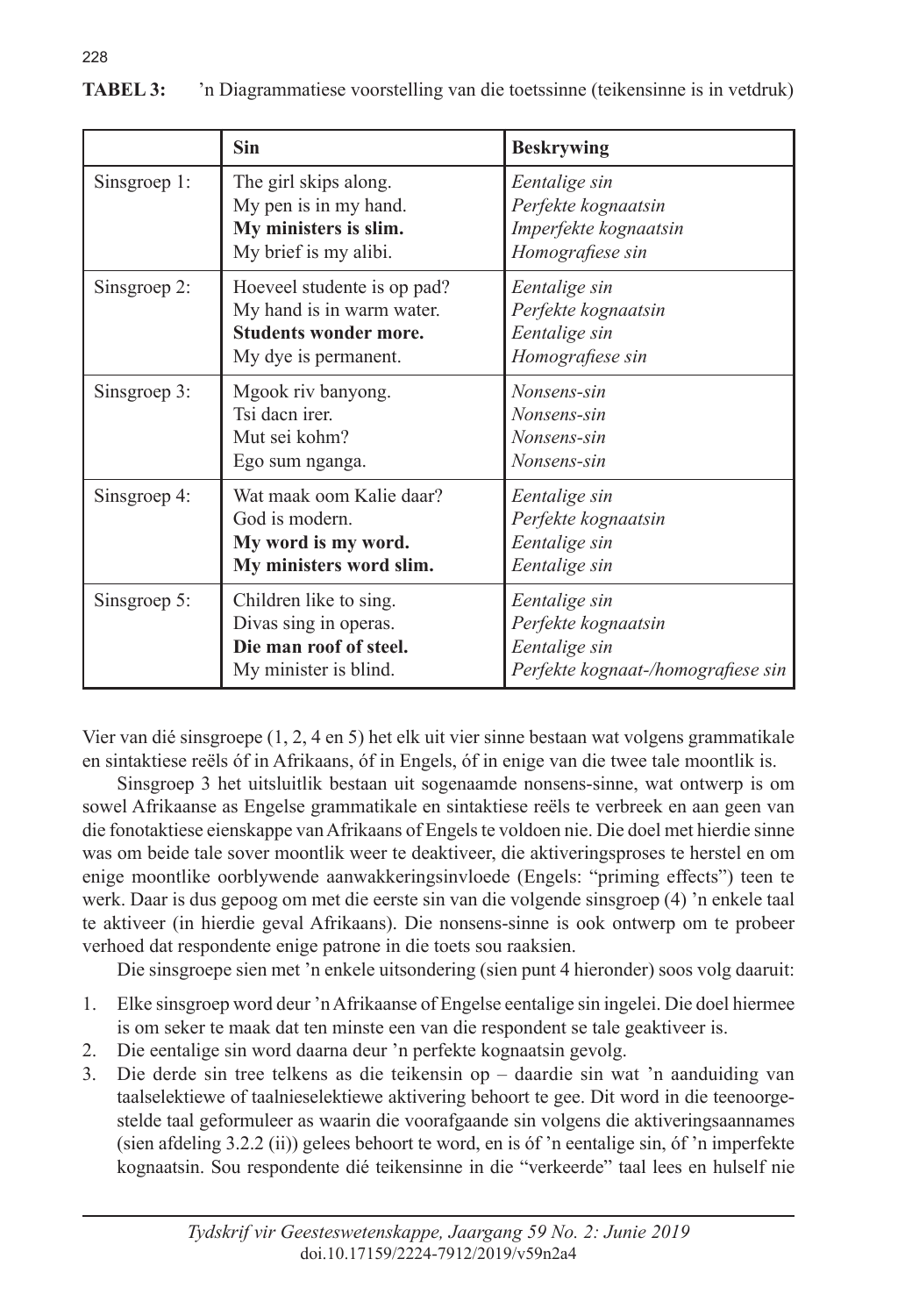korrigeer nie, kan daar afgelei word dat die "korrekte" taal glad nie geaktiveer is nie. Indien wel, sal die respondente die sin in die "korrekte" taal herken. Die teenoorgestelde reaksie (dat die sin in die "korrekte" taal gelees word, of dat respondente hulself korrigeer, ophou lees en opnuut in die "korrekte" taal begin, of die res van die sin in die "korrekte" taal lees) is aanduidend dat die ander ("korrekte") taal wel geaktiveer is (indien nie, sal die respondent nie die "korrekte" taal herken nie). By elkeen van dié teikensinne word daar dus aangedui of die "korrekte" taal gebruik word ('n aanduiding van taalnieselektiewe aktivering) of nie ('n aanduiding van taalselektiewe aktivering). 'n Onbepaalde respons word aangeteken in gevalle waar nóg 'n taalnieselektiewe, nóg 'n taalselektiewe respons met sekerheid waargeneem word. Een voorbeeld van response wat as onbepaalde response aangeteken word, noem De Bruin (2018:117) *voorafgaande selfaktivering* – wanneer die respondent om die een of ander rede die vorige sin lees in die taal waarin die fokussin gelees behoort te word, en die resultaat dus onbepaald laat. Ander gevalle wat as onbepaald aangeteken word, is wanneer respondente die sinne wat die teikensin voorafgaan twee keer lees – eers in die een taal en daarna in die ander. Hoewel dit op taalnieselektiewe aktivering kan dui, sou dié aktivering kunsmatig wees weens die wyse waarop die voorafgaande sin gelees word (die respondente aktiveer doelbewus albei tale).

4. Die vierde sin in elke sinsgroep is óf 'n homografiese sin (sinsgroep 1 en 2), óf 'n perfekte kognaat-/homografiese sin (sinsgroep 5) en word bygevoeg om te bepaal of respondente dit wel in dieselfde taal lees waarin die voorafgaande sin gelees word. By die vierde sinsgroep tree die vierde sin – benewens die derde sin – ook as teikensin op. Dié wysiging aan die normale vloei word ingebou om, soos in die geval van die derde sinsgroep (nonsens-sinne), te verhoed dat die respondent 'n patroon begin raaksien.

## *(ii) Aktiveringsaannames*

Die volgende aktiveringsaannames geld om enige patrone wat weens dié beginsels gevorm word, vooraf uit te lig sodat dit nie later interpretasies kan beïnvloed nie:

- 1. Daar word aanvaar dat die eerste sin van elke sinsgroep ten minste daardie taal aktiveer waarin die sin geformuleer is.
- 2. Weens aanwakkeringsinvloede behoort die tweede sin in elke sinsgroep in dieselfde taal gelees te word as dié waarin die eerste sin gelees word, aangesien die tweede sin 'n perfekte kognaatsin is.
- 3. Waar 'n imperfekte kognaat- of 'n homografiese sin op die derde sin volg, behoort dit ook weens aanwakkeringsinvloede in dieselfde taal as die derde sin gelees te word. Dié beginsel geld egter nie vir die vierde sin van die derde sinsgroep nie omdat dit ook as teikensin optree.

## **4. RESULTATE**

Die resultate word in tabel 4 uiteengesit. Weens ruimtebeperking word die resultate nie per sinsgroep aangebied nie, maar per respondentgroep en in die geheel.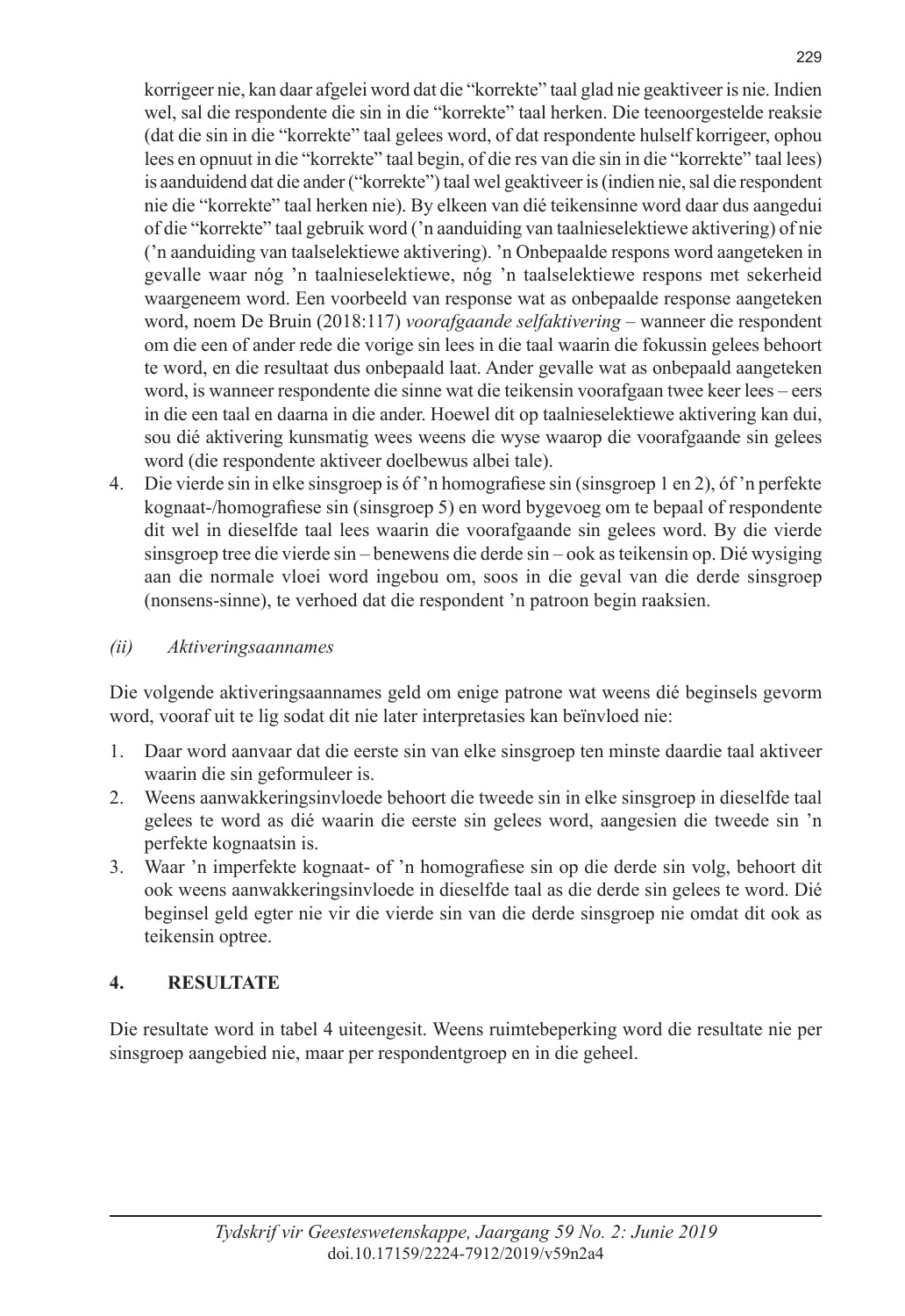|                                 |                   | Taalnie-<br>selektiewe<br>aktivering | <b>Taalselektiewe</b><br>aktivering | Onbepaald |
|---------------------------------|-------------------|--------------------------------------|-------------------------------------|-----------|
| respondente<br>Tweetalige       | Gemiddeld         | 65,8%                                | 22,5%                               | 11,7%     |
|                                 | Standaardafwyking | 19,1%                                | 14,8%                               | 19,5%     |
|                                 | Minimum           | 20,0%                                | $0.0\%$                             | $0.0\%$   |
|                                 | Maksimum          | 100,0%                               | 60,0%                               | 40,0%     |
|                                 | Verskil           | 80,0%                                | 60,0%                               | 40,0%     |
| Beropesvertaler-<br>respondente | Gemiddeld         | 72,2%                                | 14,4%                               | 13,3%     |
|                                 | Standaardafwyking | 19,6%                                | 13,4%                               | 15,3%     |
|                                 | Minimum           | 40,0%                                | 0,0%                                | $0.0\%$   |
|                                 | Maksimum          | 100,0%                               | 40,0%                               | 40,0%     |
|                                 | Verskil           | 60,0%                                | 40,0%                               | 40,0%     |
| Beroepstolk-<br>respondente     | Gemiddeld         | 74,4%                                | 20%                                 | 5,6%      |
|                                 | Standaardafwyking | 21,5%                                | 19,4%                               | 9,2%      |
|                                 | Minimum           | 20,0%                                | $0.0\%$                             | $0.0\%$   |
|                                 | Maksimum          | 100,0%                               | 60,0%                               | 20,0%     |
|                                 | Verskil           | 80,0%                                | 60,0%                               | 20,0%     |
| Totaal                          | Gemiddeld         | 70,3%                                | 19,4%                               | 10,3%     |
|                                 | Standaardafwyking | 19,9%                                | 16,0%                               | 15,8%     |
|                                 | Minimum           | 20,0%                                | 0,0%                                | $0.0\%$   |
|                                 | Maksimum          | 100,0%                               | 60,0%                               | 40,0%     |
|                                 | Verskil           | 80,0%                                | 60,0%                               | 40,0%     |

**TABEL 4:** Gemiddelde mate van taalnieselektiewe en taalselektiewe aktivering, en onbepaalde reaksie, per respondentegroep

Vanuit die resultate kan die volgende afgelei word:

- 1. Wanneer die navorsingskonteks van 'n woordvlak na 'n hoër tekstuele (sins-) vlak uitgebrei word, word die teorie oor taalnieselektiewe aktivering in tweetaliges bevestig in respondente wat aan hierdie studie deelgeneem het. Die gemiddelde taalnieselektiewe aktivering by alle respondente is 70,3%, wat bykans drie keer hoër is as taalselektiewe aktivering (19,4%), en bykans sewe keer hoër as die onbepaalde reaksies (10,3%).
- 2. Wanneer die BIA- en BIA+-model van leksikale aktivering in tweetaliges in ag geneem word, kan die verskille in aktivering (taalselektief/taalnieselektief) aan die hand van dié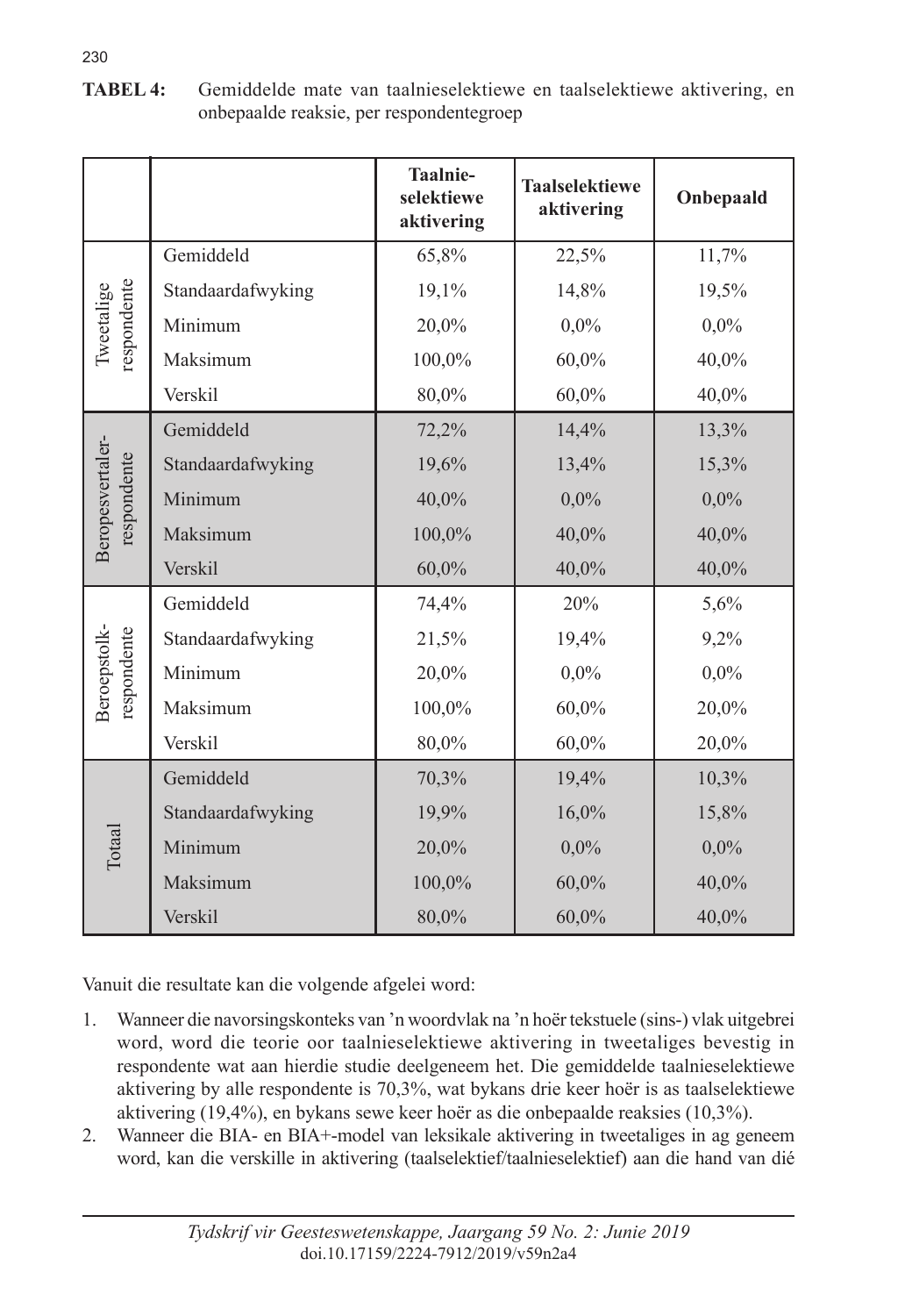modelle verklaar word. Die derde sin van sinsgroep 4 (<My word is my word>) word as voorbeeld gebruik. In die geval van taalnieselektiewe aktivering word sowel die Afrikaanse as die Engelse lemmas <my>, <word> en <is> geaktiveer. Volgens sowel die BIA- as die BIA+-model word die aktivering nou oorgedra van die woordnodusse (lemmas) na die taalnodusse van beide tale, wat bepaal in watter taal die sin gelees moet word (De Groot 2013:88). Dié keuse word gemaak wanneer die herkenningsdrempel oorskry word en elke woord betekenis kry deur middel van morfologiese, fonologiese, semantiese en sintaktiese kennis van een van die tale. Om hierdie rede behoort die sin in die geval van taalnieselektiewe aktivering dus in Engels uitgespreek te word. In die geval van taalselektiewe aktivering kan daar met verwysing na dieselfde modelle geredeneer word dat die lemmas van albei tale wel geaktiveer word, maar dat die skakels tussen die woordvorme en taalnodusse van een van die tale geïnhibeer word. Die derde sin van sinsgroep 4 dien weer as voorbeeld. Volgens die aktiveringsaannames sou die voorafgaande sin <God is modern> in Afrikaans gelees moet word. Wanneer die skakels tussen die woord- en die taalnodusse van die tweede taal (dus Engels) egter geïnhibeer word, word die sin <My word is my word> dus in Afrikaans herken en uitgespreek. Die leser pas die morfologiese, fonologiese, semantiese en sintaktiese kennis van die geaktiveerde taal (Afrikaans) toe, maar die sin het geen betekenis nie en die leser is verward. Die sin sou slegs betekenis gehad het as die skakels tussen die woordvorme en die taalnodusse van beide tale aktief was en die herkenningsdrempel in die "korrekte" taal (dit wil sê Engels) bereik word. Hieruit volg dat die resultate nie net 'n taalnieselektiewe aktivering van die tweetalige mentale leksikon ondersteun nie, maar dat die studie ook die BIA- en BIA+-model vir tweetalige leksikale aktivering onderskryf.

3. Dit is ook merkbaar dat daar 'n toename in die mate van taalnieselektiewe aktivering is in algemene tweetaliges vergeleke met die beroepsvertalers (72,2% teenoor 65,8%) en beroepstolke (74,4% teenoor 65,8%), asook in beroepstolke vergeleke met beroepsvertalers (onderskeidelik 74,4% teenoor 72,2%). 'n Kruskal-Wallis-toets dui egter aan dat daar nie genoegsame statistiese bewyse vir die verskille tussen die drie groepe bestaan nie.

Die resultate van die eksperimentele taak is aan 'n Shapiro-Wilk-toets onderwerp, wat aandui dat die bevindinge nie veralgemeenbaar is nie omdat dit nie 'n normale verspreiding in die populasie verteenwoordig nie. Hierdie tekortkoming kan direk aan die aantal respondente toegeskryf word wat aan die studie deelgeneem het. Soos aangedui, is deelname deels beperk omdat respondente nie vir hulle deelname vergoed kan word nie. Die studie is ook beperk tot 'n kleiner gedeelte van die groter populasie, naamlik beroepsvertalers en -tolke wat in die Afrikaans/Engelse taalkombinasie werk. Dié probleem is egter nie uniek aan die studie nie, soos Van Rensburg (2014:583) in haar studie onder vertalers ook aandui. Dit blyk ook nie tot Suid-Afrikaanse studies beperk te wees nie – daar is inderdaad studies wat óf min respondente gebruik, óf van studente as respondente gebruik maak om 'n groter steekproef te verseker. In 'n studie van Ameel e.a. (2005) word daar byvoorbeeld van 'n steekproef van slegs 25 tweetalige respondente gebruik gemaak, en dié respondente was almal studente van die Universiteit van Leuven. Nakayama en Archibald (2005) het slegs 14 respondente by hul studie ingesluit. Navorsers wat aan universiteite verbonde is, kan byna uitsluitlik van studente as respondente gebruik maak om hoër deelname te verseker, soos Szubko-Sitarek (2015) byvoorbeeld ook gedoen het. Dijkstra e.a. (1998) het 41 studente van die Universiteit van Nijmegen gebruik, en elkeen van dié studente is boonop vir hul deelname vergoed. In hierdie studie kon daar egter nie van studente gebruik gemaak word nie omdat die studie op beroepsvertalers en -tolke fokus. Die uitsondering op dié reël is die opvoedkundige tolke van die Noordwes-Universiteit (NWU) en Stellenbosch Universiteit (SU), maar dié respondente is in eie reg ook beroepstolke.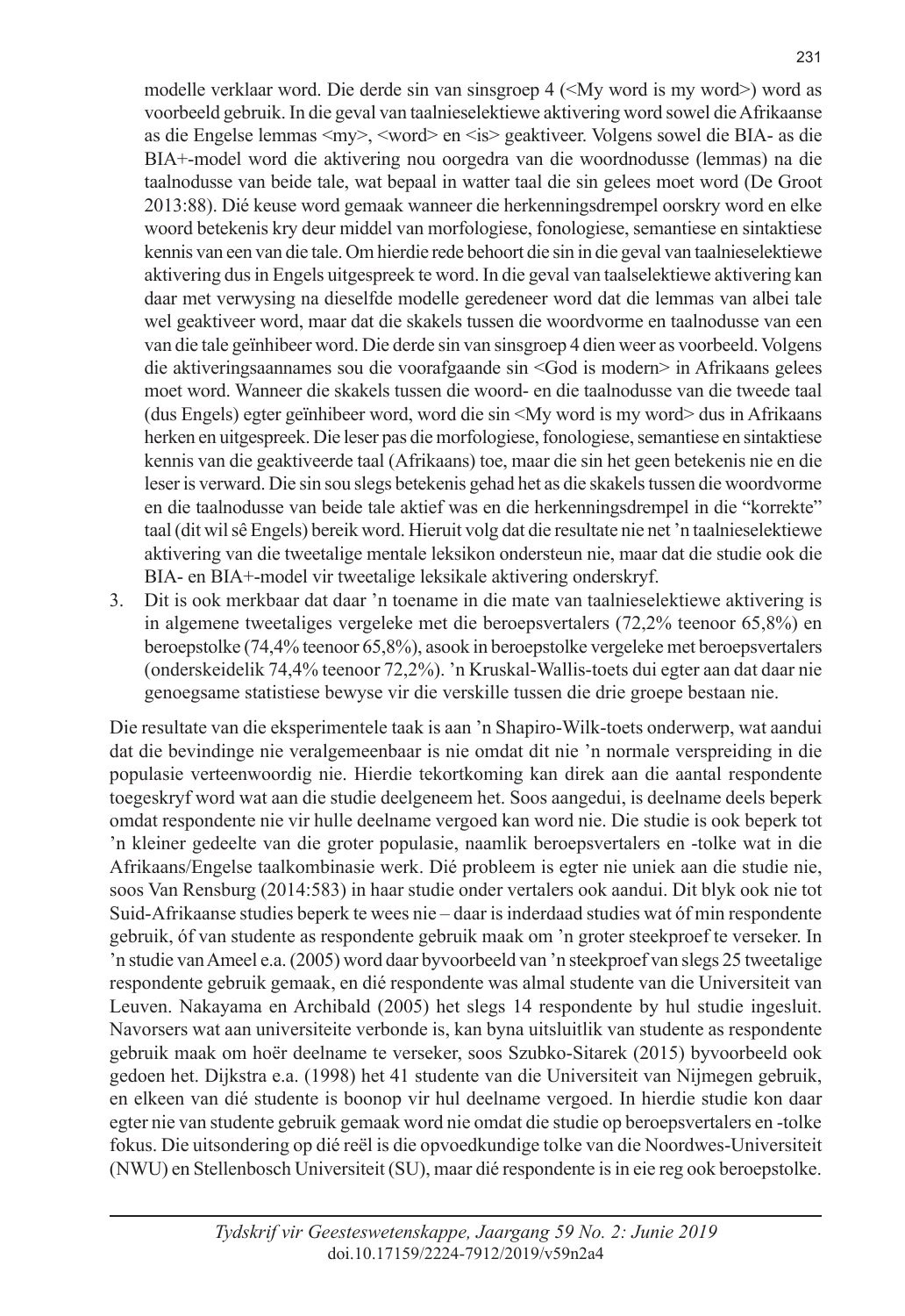## **5. ANDER NAVORSINGSMETODES WAT OORWEEG IS**

232

In verskeie studies, onder andere dié van Spivey en Marian (1999), Ju en Luce (2004), Marian en Spivey (2003) en Nakayama en Archibald (2005), maak navorsers van oogbewegingnasporing gebruik om respondente se response te meet. Dié metode stel navorsers in staat om te bepaal waar en hoe lank 'n respondent se oë op 'n gegewe teks stilstaan, wat dan uiteindelik tot aannames oor taalaktivering kan lei.

Hoewel die huidige studie by 'n soortgelyke metodologie sou kon baatvind, het onoorkombare uitdagings dié metodologie uitgeskakel.

Eerstens was dit bykans onmoontlik om veral beroepsvertalers- en tolkrespondente op een sentrale plek bymekaar te kry waar die nodige toerusting gekalibreer en opgestel kan word. (Dié toerusting is deesdae draagbaar, maar dit was nie tydens die data-insamelingsproses die geval nie.) Die feit dat respondente by hul werksplekke of huise besoek is en daar steeds respondente was wat deelname van die hand gewys het, impliseer dat deelname wat boonop bykomende reistyd en -uitgawes sou insluit nóg kleiner sou wees. Tweedens sou die vervoer en gebruik van hoogs verfynde instrumente bykomende hoë uitgawes tot gevolg gehad het, wat uiteraard ook versekeringskoste sou insluit.

Daar is wel aanlyn toepassings beskikbaar wat 'n skootrekenaar in 'n basiese instrument kan verander wat oogbewegings kan naspoor, maar dié toepassings is volgens die navorsers se kennis nog nie in laboratoriumbeheerde omstandighede getoets nie. Die integriteit van hierdie toepassings kan dus nog nie bevestig word nie. Om hierdie redes kon oogbewegingnasporing nie vir die studie oorweeg word nie.

Funksionele neurobeelding, soos funksionele magnetieseresonansiebeelding (fMRB), is oor die afgelope 20 jaar in veral neurolinguistiese navorsing gebruik om die brein se kognitiewe en linguistiese aktiwiteite te ondersoek (Li 2013:221). Hoewel fMRB ook waardevol vir hierdie studie kon wees, het dieselfde onoorkombare uitdagings as met oogbewegingnasporing ook hierdie moontlikheid uitgeskakel: Dit sou eenvoudig te duur wees om 60 respondente met behulp van fMRB te toets, en dit is prakties onmoontlik om al die respondente op een sentrale punt bymekaar te kry. Die koste hieraan verbonde is ook hoog en die navorsers het nie geredelik toegang tot hierdie tegnologieë nie. Om hierdie rede kon fMRB-tegnologie ook nie vir hierdie studie gebruik word nie.

Die spesifieke metode waaroor daar in hierdie artikel verslag gedoen word, het dus 'n uitkoms vir dié probleme gebied omdat dit goedkoop is, maklik vir verskillende omgewings (taalkantore, kantore en koffiewinkels) aangepas kon word en betroubaar is. Die metodologie kan ook deur studente gebruik word wat nie tot voldoende finansiële steun toegang het nie.

## **6. GEVOLGTREKKING**

Hierdie artikel beskryf 'n unieke navorsingsmetode wat spesifiek ontwerp is om te bepaal of die tweetalige, die beroepsvertaler en die beroepstolk 'n taalselektiewe of taalnieselektiewe aktivering van die mentale leksikon ondergaan. Veral twee aspekte van dié studie is innoverend:

- 1. Die metodologie maak gebruik van kognaat- en homograafsinne pleks van enkele kognate of homograwe wat in andersins eentalige sinne voorkom. Op dié wyse voldoen die studie aan versoeke deur psigolinguiste soos Schwartz en Van Hell (2012:145) dat navorsing oor die mentale leksikon in meer natuurlike kontekste plaasvind.
- 2. Sover daar vasgestel kan word, is dit die eerste studie van sy soort wat verskillende tipes tweetaliges betrek en aandui dat daar wel 'n hoër mate van taalnieselektiewe aktivering in beroepsvertalers en beroepstolke kan wees vergeleke met algemene tweetaliges.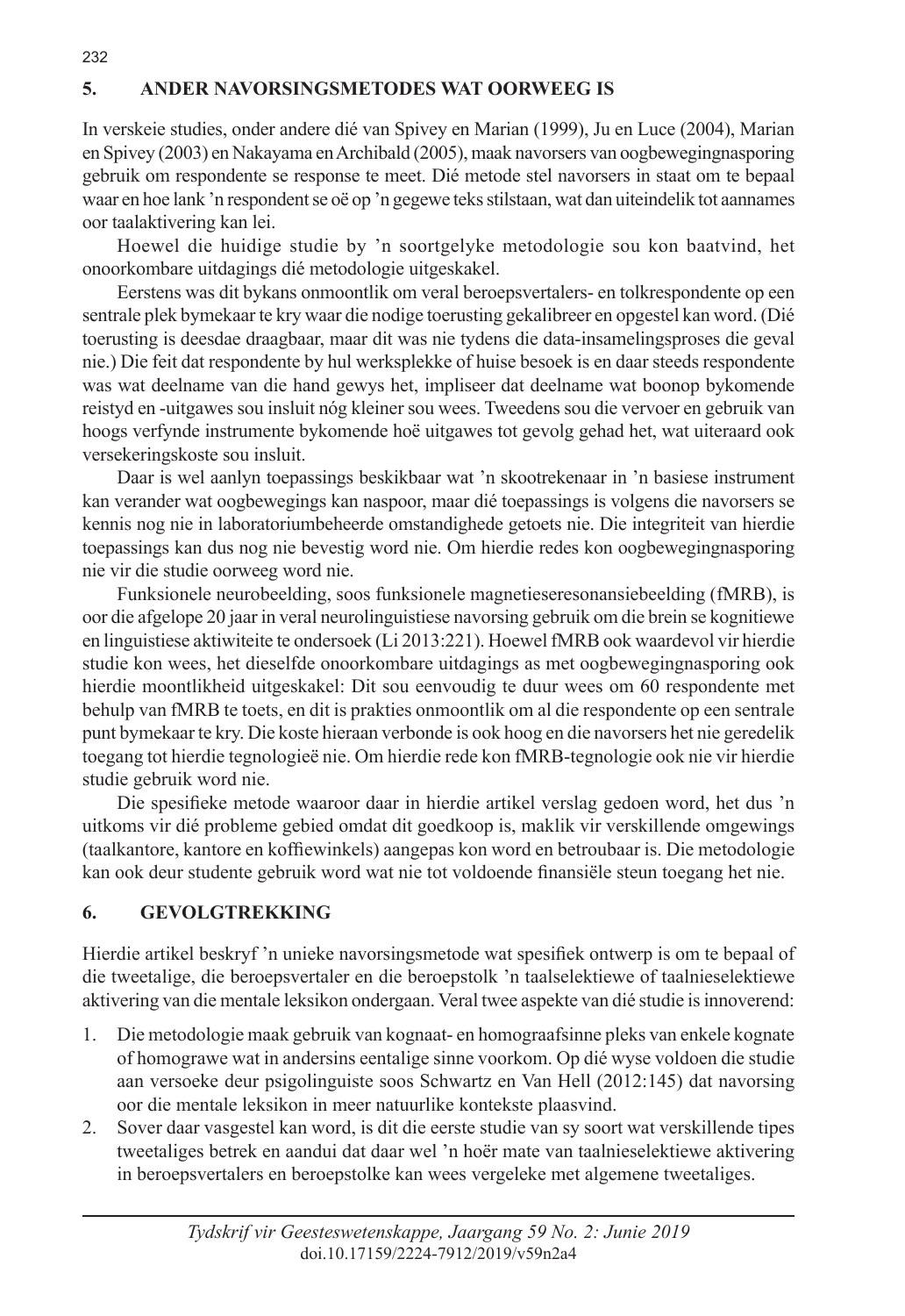Ten spyte van die unieke metode, is dit egter onmoontlik om onomwonde te verklaar dat ander studies wat dieselfde metodologie as die onderhawige volg tot dieselfde resultate en gevolgtrekkings sal kom – die heterogene aard van respondente (ouderdom, opleiding en kwalifikasies, aantal jare ondervinding en dies meer)<sup>9</sup> is onvoorspelbaar en sulke probleme word vererger deur die beperktheid van die populasie waaruit die steekproewe saamgestel kan word. 'n Ander faktor wat herhaalbaarheid kan beperk, is dat respondente, wat die metodologie betref, sowel Afrikaans as Engels magtig moet wees. Hoewel dié vereiste in die geval van algemene tweetaliges nie problematies is nie, is dit in die geval van vertaal- en tolkrespondente wel 'n uitdaging om genoeg vertaal- en tolkrespondente (wat boonop aan streng vereistes moet voldoen) vir 'n soortgelyke studie te werf.

Die resultate van dié studie kan vir 'n reeks linguisties-georiënteerde dissiplines soos vertaling, tolking, en taalonderrig en -leer van waarde wees. Dit kan selfs die wyse beïnvloed waarop tolke en vertalers opgelei word, omdat verskillende aktiveringsprosesse verskillende opleidingsbenaderings kan vereis. Wanneer tolke byvoorbeeld opgelei word, kan beide tale van meet af aan betrek word in plaas van net een taal, soos die geval is met skadutolking, wat dikwels die vertrekpunt is in tolkopleiding. Tydens die opleiding van vertalers kan oorweeg word om spesifieke aandag te gee aan die taalrigtings waarin hulle werk (byvoorbeeld A-taal na B-taal, of B-taal na A-taal), sodat daar dus van en ná beide tale vertaal word en nie net telkens in een rigting nie. Die studie bied voorts 'n grondslag waarop verdere studies geskoei kan word. Die metodologie kan byvoorbeeld gebruik word in navorsing wat op die aanleer van 'n tweede taal fokus om te bepaal of taalnieselektiewe aktivering toeneem namate tweetaligheid toeneem.

#### **BIBLIOGRAFIE**

- Ameel, E., Storms, G., Malt, B.C. & Sloman, S.A. 2005. How bilinguals solve the naming problem. *Journal of Memory and Language,* 53:60-80.
- Conklin, K.C. 2005. *Bilingual access to interlingual homographs: An examination of effects of sentential context, word frequency and proficiency*. Buffalo: University of New York. http://linguistics.buffalo. edu/graduate/phd/recent\_dissertations/dissertations/conklin%20dis.pdf. [17 November 2017].
- De Bruin, G.F. 2018. 'n Studie oor die aktiveringsproses van die mentale leksikon van tweetaliges, vertalers en tolke (ongepubliseerde M-verhandeling). Johannesburg: Universiteit van Johannesburg.
- De Groot, A.M.B. 2013. Reading. In Grosjean, F. en Pi, L. (reds). *The psycholinguistics of bilingualism*. Chichester: Wiley-Blackwell, pp. 73-99.
- Desmet, T. & Duyck, W. 2007. Bilingual language processing. *Language and Linguistics Compass*, 1(3):168-1943. DOI: 10.1111/j.1749-818x.2007.00008.x.
- Dijkstra, T. 2005. Bilingual visual word recognition and lexical access. In De Groot, A.M.B. & Kroll, J.F. (reds). *Handbook of bilingualism: Psycholinguistic approaches*. New York: Oxford University Press, pp. 179-201.
- Dijkstra, T., Timmermans, M. & Schriefers, H. 2000. On being blinded by your other language: Effects of task demands on interlingual homograph recognition. *Journal of Memory and Language,* 42:445- 464.
- Dijkstra, T., Van Jaarsveld, H. & Ten Brinke, S. 1998. Interlingual homograph recognition: Effects of task demands and language intermixing. *Bilingualism: Language and Cognition,* 11:51-66.
- Dijkstra, T. & Van Heuven, W.J.B. 2002. The architecture of the bilingual word recognition system: From identification to decision. *Bilingualism: Language and Cognition,* 53:175-224. DOI: 10.1017/ S1366728902003012.

<sup>9</sup> Die ouderdom van respondente dien as voorbeeld: die ouderdomsverskil tussen die jongste en oudste respondent is 57 jaar.